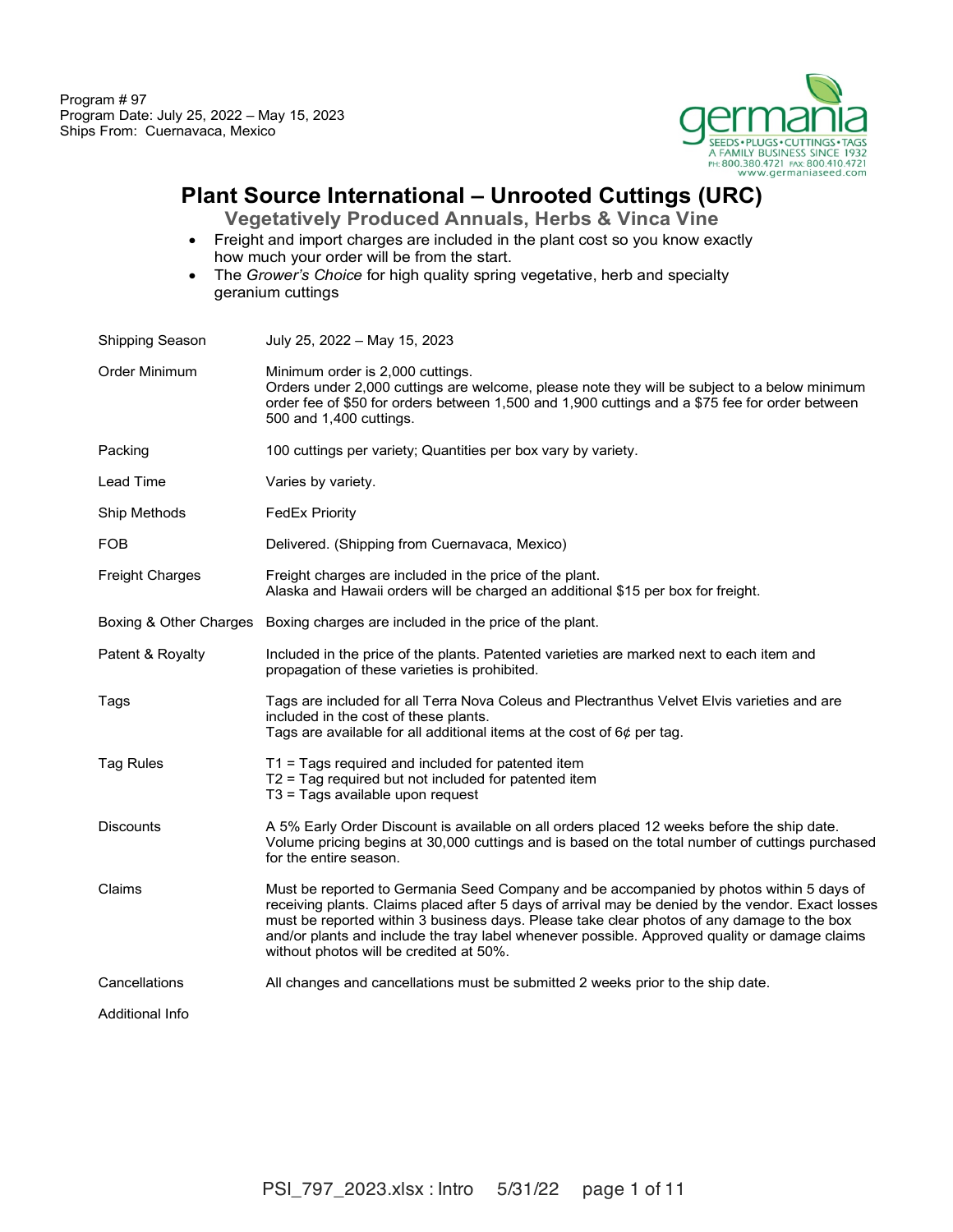## Plant Source International 2023 Plant Order Form

Ph. 800-380-4721

Fax: 800-410-4721

mail@germaniaseed.com

|            | Who Placed<br>The Order  | How Did They<br>Place The Order | Customer<br>Number    | Company                                                                                                 | Ship Week      |                    |
|------------|--------------------------|---------------------------------|-----------------------|---------------------------------------------------------------------------------------------------------|----------------|--------------------|
|            |                          |                                 |                       |                                                                                                         |                |                    |
|            | Add Tags to Match Order? |                                 | Special Instructions: |                                                                                                         | Subtotal       |                    |
|            |                          |                                 |                       | A 5% Early Order Discount is available on all orders placed 12 weeks before the ship date. Volume       |                |                    |
|            |                          |                                 |                       | pricing begins at 30,000 cuttings and is based on the total number of cuttings purchased for the entire | Volume 1       |                    |
|            | season.                  |                                 |                       |                                                                                                         | $EOD = N$      |                    |
| V#         | sku                      | <b>QTY</b><br>tray              | new<br>tray           | Variety                                                                                                 | price          | price              |
|            |                          | code                            |                       |                                                                                                         | each           | tray               |
| 797<br>797 | 65310<br>88340           | <b>URCO</b><br><b>URCO</b>      | 100/BDL<br>100/BDL    | ACALYPHA CHENILLE PENDULA RED (Cat Tails)                                                               | 0.145<br>0.285 | \$14.50<br>\$28.50 |
| 797        | 88341                    | <b>URCO</b>                     | 100/BDL               | AGERATUM BUMBLE BLUE<br><b>AGERATUM BUMBLE ROSE</b>                                                     | 0.285          | \$28.50            |
| 797        | 88342                    | <b>URCO</b>                     | 100/BDL               | AGERATUM BUMBLE SILVER                                                                                  | 0.285          | \$28.50            |
| 797        | 88344                    | <b>URCO</b>                     | 100/BDL               | ALTERNANTHERA CHOCO CHILI                                                                               | 0.262          | \$26.20            |
| 797        | 94553                    | <b>URCO</b>                     | 100/BDL               | ANGELONIA SERAFINA BICOLOR                                                                              | 0.265          | \$26.50            |
| 797        | 94554                    | <b>URCO</b>                     | 100/BDL               | ANGELONIA SERAFINA BLUE                                                                                 | 0.265          | \$26.50            |
| 797        | 94555                    | <b>URCO</b>                     | 100/BDL               | ANGELONIA SERAFINA PINK                                                                                 | 0.265          | \$26.50            |
| 797<br>797 | 94556<br>94557           | <b>URCO</b>                     | 100/BDL<br>100/BDL    | ANGELONIA SERAFINA RASPBERRY                                                                            | 0.265          | \$26.50            |
| 797        | 94558                    | <b>URCO</b><br><b>URCO</b>      | 100/BDL               | ANGELONIA SERAFINA ROSE<br>ANGELONIA SERAFINA VIOLET                                                    | 0.265<br>0.265 | \$26.50<br>\$26.50 |
| 797        | 94559                    | <b>URCO</b>                     | 100/BDL               | ANGELONIA SERAFINA WHITE                                                                                | 0.265          | \$26.50            |
| 797        | 93413                    | <b>URCO</b>                     | 100/BDL               | * ARGYRANTHEMUM ARAMIS APRICOT                                                                          | 0.328          | \$32.80            |
| 797        | 93415                    | <b>URCO</b>                     | 100/BDL               | * ARGYRANTHEMUM ARAMIS DARK ROSE                                                                        | 0.328          | \$32.80            |
| 797        | 96596                    | <b>URCO</b>                     | 100/BDL               | * ARGYRANTHEMUM ARAMIS LEMON                                                                            | 0.328          | \$32.80            |
| 797        | 96597                    | <b>URCO</b>                     | 100/BDL               | * ARGYRANTHEMUM ARAMIS MILK                                                                             | 0.328          | \$32.80            |
| 797        | 96598                    | <b>URCO</b>                     | 100/BDL               | * ARGYRANTHEMUM ARAMIS RED                                                                              | 0.328          | \$32.80            |
| 797        | 72691                    | <b>URCO</b>                     | 100/BDL               | ARGYRANTHEMUM BEAUTY YELLOW                                                                             | 0.326          | \$32.60            |
| 797        | 64268                    | <b>URCO</b>                     | 100/BDL               | ARGYRANTHEMUM BUTTERFLY (YELLOW)                                                                        | 0.258          | \$25.80            |
| 797<br>797 | 40861<br>88199           | <b>URCO</b><br><b>URCO</b>      | 100/BDL<br>100/BDL    | ARGYRANTHEMUM GRANDAISY (GRANDESSA) DARK PINK<br>ARGYRANTHEMUM GRANDAISY (GRANDESSA) PINK HALO          | 0.465<br>0.465 | \$46.50<br>\$46.50 |
| 797        | 88200                    | <b>URCO</b>                     | 100/BDL               | ARGYRANTHEMUM GRANDAISY (GRANDESSA) RED                                                                 | 0.465          | \$46.50            |
| 797        | 88201                    | <b>URCO</b>                     | 100/BDL               | ARGYRANTHEMUM GRANDAISY (GRANDESSA) WHITE                                                               | 0.465          | \$46.50            |
| 797        | 88202                    | <b>URCO</b>                     | 100/BDL               | ARGYRANTHEMUM GRANDAISY (GRANDESSA) YELLOW                                                              | 0.465          | \$46.50            |
| 797        | 82430                    | <b>URCO</b>                     | 100/BDL               | ARGYRANTHEMUM HONEYBEE WHITE BUTTERFLY                                                                  | 0.328          | \$32.80            |
| 797        | 40862                    | <b>URCO</b>                     | 100/BDL               | ARTEMISIA SEA SALT                                                                                      | 0.293          | \$29.30            |
| 797        | 30062                    | <b>URCO</b>                     | 100/BDL               | ARTEMISIA STELLERIANA SILVER BROCADE                                                                    | 0.209          | \$20.90            |
| 797        | 86016                    | <b>URCO</b>                     | 100/BDL               | <b>BACOPA EPIC BLUE</b>                                                                                 | 0.186          | \$18.60            |
| 797        | 86015                    | <b>URCO</b>                     | 100/BDL               | * BACOPA EPIC PINK                                                                                      | 0.186          | \$18.60            |
| 797<br>797 | 95295<br>86017           | <b>URCO</b><br><b>URCO</b>      | 100/BDL<br>100/BDL    | BACOPA EPIC PINK W/ EYE                                                                                 | 0.186<br>0.186 | \$18.60            |
| 797        | 82458                    | <b>URCO</b>                     | 100/BDL               | <b>BACOPA EPIC WHITE</b><br>BACOPA SCOPIA DOUBLE SNOWBALL                                               | 0.172          | \$18.60<br>\$17.20 |
| 797        | 65748                    | <b>URCO</b>                     | 100/BDL               | <b>BACOPA SCOPIA GOLDEN LEAVES WHITE</b>                                                                | 0.172          | \$17.20            |
| 797        | 78691                    | <b>URCO</b>                     | 100/BDL               | BACOPA SCOPIA GULLIVER BLUE                                                                             | 0.172          | \$17.20            |
| 797        | 88203                    | <b>URCO</b>                     | 100/BDL               | <b>BACOPA SCOPIA GULLIVER PINK</b>                                                                      | 0.172          | \$17.20            |
| 797        | 70547                    | <b>URCO</b>                     | 100/BDL               | <b>BACOPA SCOPIA GULLIVER WHITE</b>                                                                     | 0.172          | \$17.20            |
| 797        | 62851                    | URCO                            | 100/BDL               | BIDENS BEEDANCE PAINTED RED                                                                             | 0.360          | \$36.00            |
| 797        | 88643                    | <b>URCO</b>                     | 100/BDL               | <b>BIDENS BEEDANCE YELLOW</b>                                                                           | 0.360          | \$36.00            |
| 797        | 58464                    | <b>URCO</b>                     | 100/BDL               | BIDENS CUPCAKE BANANA CREAM                                                                             | 0.273          | \$27.30            |
| 797        | 78793                    | <b>URCO</b>                     | 100/BDL               | <b>BIDENS CUPCAKE STRAWBERRY (Pink)</b>                                                                 | 0.273          | \$27.30            |
| 797<br>797 | 88211<br>56267           | <b>URCO</b><br><b>URCO</b>      | 100/BDL<br>100/BDL    | BIDENS FERULIFOLIA BLAZING FIRE<br><b>BIDENS GIANT SUN LOUIS</b>                                        | 0.295<br>0.252 | \$29.50<br>\$25.20 |
| 797        | 88212                    | <b>URCO</b>                     | 100/BDL               | <b>BIDENS PRETTY IN PINK</b>                                                                            | 0.280          | \$28.00            |
| 797        | 94560                    | <b>URCO</b>                     | 100/BDL               | <b>BIDENS STELLAR ORANGE RING</b>                                                                       | 0.252          | \$25.20            |
| 797        | 94561                    | <b>URCO</b>                     | 100/BDL               | <b>BIDENS STELLAR ORANGE STAR</b>                                                                       | 0.252          | \$25.20            |
| 797        | 94562                    | <b>URCO</b>                     | 100/BDL               | BIDENS STELLAR RED RING                                                                                 | 0.252          | \$25.20            |
| 797        | 88345                    | URCO                            | 100/BDL               | BIDENS WHITE DELIGHT                                                                                    | 0.280          | \$28.00            |
| 797        | 76957                    | <b>URCO</b>                     | 100/BDL               | <b>BIDENS YELLOW CHARM</b>                                                                              | 0.266          | \$26.60            |
| 797        | 78211                    | <b>URCO</b>                     | 100/BDL               | BRACHYSCOME BRASCO VIOLET                                                                               | 0.165          | \$16.50            |
| 797        | 86020                    | <b>URCO</b>                     | 100/BDL               | BRACTEANTHA COTTAGE BRONZE (STRAWFLOWER)                                                                | 0.342          | \$34.20            |
| 797<br>797 | 75884<br>78380           | <b>URCO</b><br><b>URCO</b>      | 100/BDL<br>100/BDL    | BRACTEANTHA COTTAGE ICE (STRAWFLOWER)<br>BRACTEANTHA COTTAGE LEMON (STRAWFLOWER)                        | 0.342<br>0.342 | \$34.20<br>\$34.20 |
| 797        | 94563                    | <b>URCO</b>                     | 100/BDL               | BRACTEANTHA COTTAGE ORANGE (STRAWFLOWER)                                                                | 0.342          | \$34.20            |
|            |                          |                                 |                       |                                                                                                         |                |                    |

PSI\_797\_2023.xlsx : Order 5/31/22 page 2 of 11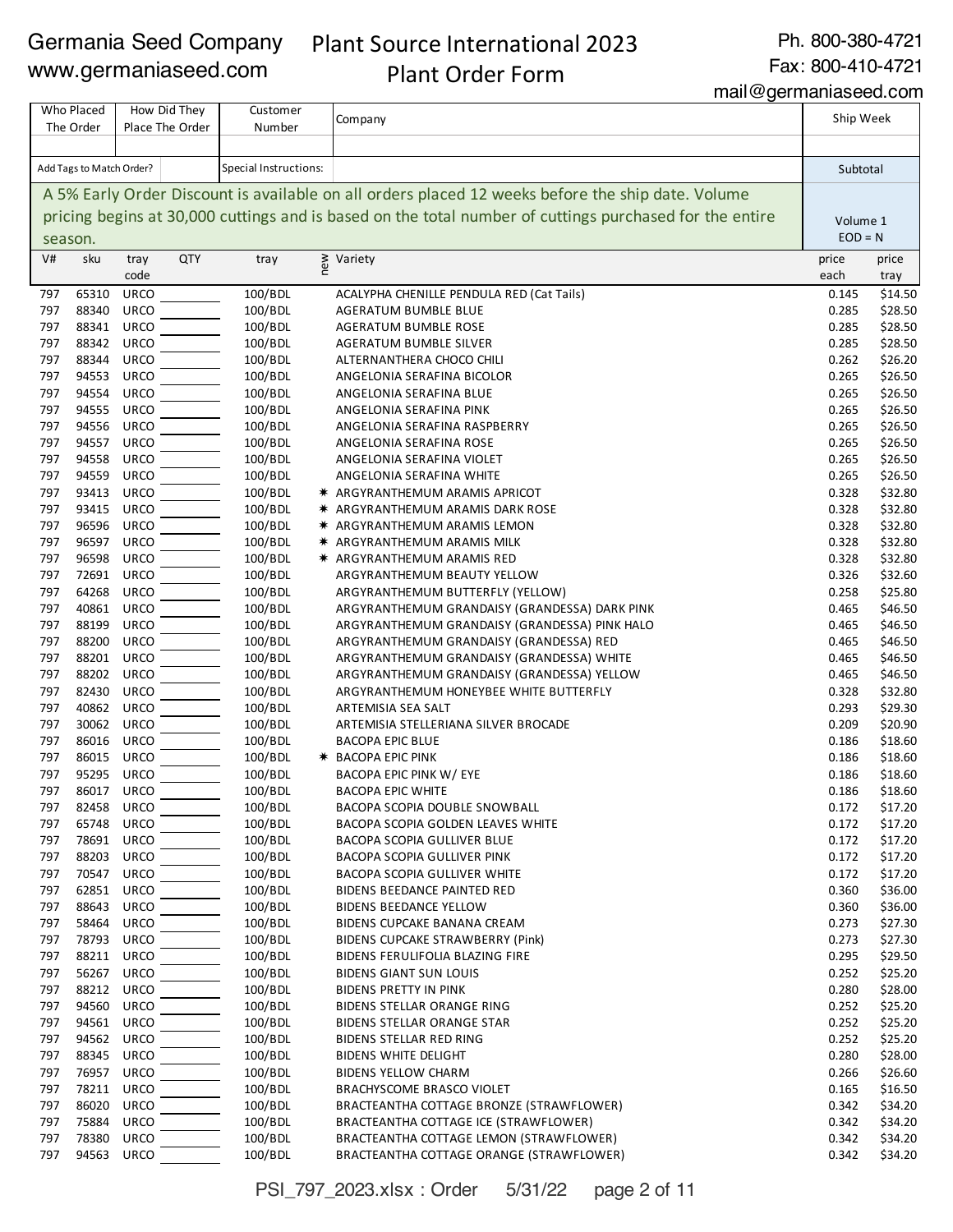## Plant Source International 2023

Ph. 800-380-4721 Fax: 800-410-4721

Plant Order Form

mail@germaniaseed.com

| V#         | sku            | tray                       | <b>QTY</b> | tray               | new | Variety                                                                                                 | price          | price              |
|------------|----------------|----------------------------|------------|--------------------|-----|---------------------------------------------------------------------------------------------------------|----------------|--------------------|
|            |                | code                       |            |                    |     |                                                                                                         | each           | tray               |
| 797        | 78379          | <b>URCO</b>                |            | 100/BDL            |     | BRACTEANTHA COTTAGE PINK (STRAWFLOWER)                                                                  | 0.342          | \$34.20            |
| 797        | 86021          | <b>URCO</b>                |            | 100/BDL            |     | BRACTEANTHA COTTAGE ROSE (STRAWFLOWER)                                                                  | 0.342          | \$34.20            |
| 797        | 86023          | <b>URCO</b>                |            | 100/BDL            |     | BRACTEANTHA COTTAGE YELLOW (STRAWFLOWER)                                                                | 0.342          | \$34.20            |
| 797        | 92192          | <b>URCO</b>                |            | 100/BDL            |     | <b>BRACTEANTHA GRANVIA GOLD</b>                                                                         | 0.456          | \$45.60            |
| 797        | 96599          | <b>URCO</b>                |            | 100/BDL            |     | <b>* BRACTEANTHA GRANVIA HARVEST ORANGE</b>                                                             | 0.456          | \$45.60            |
| 797        | 96600          | URCO                       |            | 100/BDL            |     | * BRACTEANTHA GRANVIA PEACHY KEEN                                                                       | 0.456          | \$45.60            |
| 797        | 96601          | <b>URCO</b>                |            | 100/BDL            |     | <b>★ BRACTEANTHA GRANVIA PINK</b>                                                                       | 0.456          | \$45.60            |
| 797        | 73152          | <b>URCO</b>                |            | 100/BDL            |     | BRIDAL VEIL (TAHITIAN) WHITE (White Flowers/Semi-trailing)                                              | 0.115          | \$11.50            |
| 797        | 96602          | <b>URCO</b>                |            | 100/BDL            |     | <b>★ BUDDLEIA BABY BUZZ BASKET PINK</b>                                                                 | 0.492          | \$49.20            |
| 797        | 40863          | <b>URCO</b>                |            | 100/BDL            |     | CALIBRACHOA CALITASTIC BALLERINA (Pink)                                                                 | 0.268          | \$26.80            |
| 797        | 92004          | <b>URCO</b>                |            | 100/BDL            |     | CALIBRACHOA CALITASTIC BLOOD ORANGE                                                                     | 0.268          | \$26.80            |
| 797        | 94566          | <b>URCO</b>                |            | 100/BDL            |     | CALIBRACHOA CALITASTIC BORDEAUX STAR                                                                    | 0.268          | \$26.80            |
| 797        | 96604          | <b>URCO</b>                |            | 100/BDL            |     | * CALIBRACHOA CALITASTIC BRIGHT PURPLE                                                                  | 0.268          | \$26.80            |
| 797        | 96605<br>94567 | <b>URCO</b><br><b>URCO</b> |            | 100/BDL            |     | * CALIBRACHOA CALITASTIC BRIGHT RED                                                                     | 0.268          | \$26.80            |
| 797<br>797 | 94568          | <b>URCO</b>                |            | 100/BDL<br>100/BDL |     | CALIBRACHOA CALITASTIC BUTTER<br>CALIBRACHOA CALITASTIC DARK RED                                        | 0.268<br>0.268 | \$26.80<br>\$26.80 |
| 797        | 71725          | <b>URCO</b>                |            | 100/BDL            |     | CALIBRACHOA CALITASTIC GOLD                                                                             | 0.268          | \$26.80            |
| 797        | 71727          | <b>URCO</b>                |            | 100/BDL            |     | CALIBRACHOA CALITASTIC INDIGO                                                                           | 0.268          | \$26.80            |
| 797        | 71728          | <b>URCO</b>                |            | 100/BDL            |     | CALIBRACHOA CALITASTIC MANGO                                                                            | 0.268          | \$26.80            |
| 797        | 96606          | <b>URCO</b>                |            | 100/BDL            |     | * CALIBRACHOA CALITASTIC MERRY CHERRY                                                                   | 0.268          | \$26.80            |
| 797        | 94569          | <b>URCO</b>                |            | 100/BDL            |     | CALIBRACHOA CALITASTIC NOBLE BLUE                                                                       | 0.268          | \$26.80            |
| 797        | 88349          | <b>URCO</b>                |            | 100/BDL            |     | CALIBRACHOA CALITASTIC PAPAYA                                                                           | 0.268          | \$26.80            |
| 797        | 71729          | <b>URCO</b>                |            | 100/BDL            |     | CALIBRACHOA CALITASTIC PLUMBERRY POP (PUNCH)                                                            | 0.268          | \$26.80            |
| 797        | 71730          | <b>URCO</b>                |            | 100/BDL            |     | CALIBRACHOA CALITASTIC PUMPKIN SPICE                                                                    | 0.268          | \$26.80            |
| 797        | 96603          | <b>URCO</b>                |            | 100/BDL            |     | * CALIBRACHOA CALITASTIC TRICOLOR PINK                                                                  | 0.268          | \$26.80            |
| 797        | 96607          | <b>URCO</b>                |            | 100/BDL            |     | * CALIBRACHOA CALITASTIC VIOLACEOUS (Blue Violet)                                                       | 0.268          | \$26.80            |
| 797        | 71733          | <b>URCO</b>                |            | 100/BDL            |     | CALIBRACHOA CALITASTIC WHITE                                                                            | 0.268          | \$26.80            |
| 797        | 94570          | <b>URCO</b>                |            | 100/BDL            |     | CALIBRACHOA CANDY SHOP BAG OF TRIX                                                                      | 0.282          | \$28.20            |
| 797        | 56344          | <b>URCO</b>                |            | 100/BDL            |     | CALIBRACHOA CANDY SHOP CANDY BOUQUET                                                                    | 0.282          | \$28.20            |
| 797        | 88351          | <b>URCO</b>                |            | 100/BDL            |     | CALIBRACHOA CANDY SHOP CANDY CRUSH                                                                      | 0.282          | \$28.20            |
| 797        | 41255          | <b>URCO</b>                |            | 100/BDL            |     | CALIBRACHOA CANDY SHOP CHOCOLATE                                                                        | 0.282          | \$28.20            |
| 797        | 88352          | <b>URCO</b>                |            | 100/BDL            |     | CALIBRACHOA CANDY SHOP FANCY BERRY                                                                      | 0.282          | \$28.20            |
| 797        | 89955          | <b>URCO</b>                |            | 100/BDL            |     | CALIBRACHOA CANDY SHOP GRAPE SPLASH                                                                     | 0.282          | \$28.20            |
| 797        | 94572          | <b>URCO</b>                |            | 100/BDL            |     | CALIBRACHOA CANDY SHOP MILKY PINK                                                                       | 0.282          | \$28.20            |
| 797        | 88215          | <b>URCO</b>                |            | 100/BDL            |     | CALIBRACHOA CANDY SHOP SWEET DREAMS (SWEET TART)                                                        | 0.282          | \$28.20            |
| 797        | 96618          | <b>URCO</b>                |            | 100/BDL            |     | * CALIBRACHOA CARAMEL (Soft Pink, Orange, Primrose)                                                     | 0.303          | \$30.30            |
| 797        | 89956<br>94573 | <b>URCO</b>                |            | 100/BDL            |     | CALIBRACHOA CHAMELEON ATOMIC ORANGE                                                                     | 0.303          | \$30.30            |
| 797<br>797 | 91866          | <b>URCO</b><br><b>URCO</b> |            | 100/BDL<br>100/BDL |     | CALIBRACHOA CHAMELEON AVANT-GARDEN<br>CALIBRACHOA CHAMELEON BLACKBERRY PIE (Deep Purple/Yellow Streaks) | 0.303<br>0.303 | \$30.30<br>\$30.30 |
| 797        | 56623          | <b>URCO</b>                |            | 100/BDL            |     | CALIBRACHOA CHAMELEON BLUEBERRY SCONE (Blue and Yellow)                                                 | 0.303          | \$30.30            |
| 797        | 91867          | <b>URCO</b>                |            | 100/BDL            |     | CALIBRACHOA CHAMELEON FROZEN ICE                                                                        | 0.303          | \$30.30            |
| 797        | 88216          | <b>URCO</b>                |            | 100/BDL            |     | CALIBRACHOA CHAMELEON INDIAN SUMMER                                                                     | 0.303          | \$30.30            |
| 797        | 96608          | <b>URCO</b>                |            | 100/BDL            |     | * CALIBRACHOA CHAMELEON PINK SPLASH                                                                     | 0.303          | \$30.30            |
| 797        | 62861          | <b>URCO</b>                |            | 100/BDL            |     | CALIBRACHOA CHAMELEON SUNSHINE BERRY (Coral, Rose, Yellow)                                              | 0.303          | \$30.30            |
| 797        | 40866          | <b>URCO</b>                |            | 100/BDL            |     | CALIBRACHOA CHAMELEON TART DECO (Pink and Yellow)                                                       | 0.303          | \$30.30            |
| 797        | 96619          | <b>URCO</b>                |            | 100/BDL            |     | * CALIBRACHOA DRACULA (Deep Rose W/Dark Center)                                                         | 0.303          | \$30.30            |
| 797        | 91869          | <b>URCO</b>                |            | 100/BDL            |     | CALIBRACHOA FIREWALKER (Red w/ Orange Streaks)                                                          | 0.303          | \$30.30            |
| 797        | 96620          | <b>URCO</b>                |            | 100/BDL            |     | * CALIBRACHOA ILLUSION (Soft Pink, Rose, Purple)                                                        | 0.303          | \$30.30            |
| 797        | 90229          | <b>URCO</b>                |            | 100/BDL            |     | CALIBRACHOA SKYWALKER                                                                                   | 0.303          | \$30.30            |
| 797        | 94574          | URCO                       |            | 100/BDL            |     | CENTAUREA FANCIFILLERS CHROME FOUNTAIN                                                                  | 0.315          | \$31.50            |
| 797        | 59841          | URCO                       |            | 100/BDL            |     | CHLOROPHYTUM (SPIDER PLANT) GREEN EDGE (VARIEGATED)                                                     | 0.279          | \$27.90            |
| 797        | 59840          | <b>URCO</b>                |            | 100/BDL            |     | CHLOROPHYTUM (SPIDER PLANT) WHITE EDGE (REVERSE)                                                        | 0.279          | \$27.90            |
| 797        | 82589          | <b>URCO</b>                |            | 100/BDL            |     | <b>CLEOME CLIO MAGENTA</b>                                                                              | 0.386          | \$38.60            |
| 797        | 88224          | <b>URCO</b>                |            | 100/BDL            |     | CLEOME CLIO PINK LADY                                                                                   | 0.386          | \$38.60            |
| 797        | 58694          | <b>URCO</b>                |            | 100/BDL            |     | COLEUS ALABAMA SUNSET                                                                                   | 0.203          | \$20.30            |
| 797        | 58695          | <b>URCO</b>                |            | 100/BDL            |     | COLEUS BURGUNDY SUN (Burgundy Red)                                                                      | 0.203          | \$20.30            |
| 797        | 74126          | <b>URCO</b>                |            | 100/BDL            |     | COLEUS CHAOTIC ROSE (Fuchsia w/Yellow/Green Edge)                                                       | 0.203          | \$20.30            |
| 797        | 86721          | <b>URCO</b>                |            | 100/BDL            |     | COLEUS COLOR CLOUDS TRAILING HONEYBEAR                                                                  | 0.328          | \$32.80            |
| 797        | 86722          | <b>URCO</b>                |            | 100/BDL            |     | COLEUS COLOR CLOUDS TRAILING HOTTIE                                                                     | 0.328          | \$32.80            |
| 797        | 71488          | URCO                       |            | 100/BDL            |     | COLEUS COLOR CLOUDS TRAILING VALENTINE                                                                  | 0.328          | \$32.80            |
| 797        | 72140          | <b>URCO</b>                |            | 100/BDL            |     | COLEUS DARK STAR (Deep Purple Compact)                                                                  | 0.203          | \$20.30            |
| 797        | 69570          | URCO                       |            | 100/BDL            |     | COLEUS DEFIANCE (Bright Red w/Golden Edge)                                                              | 0.203          | \$20.30            |

PSI\_797\_2023.xlsx : Order 5/31/22 page 3 of 11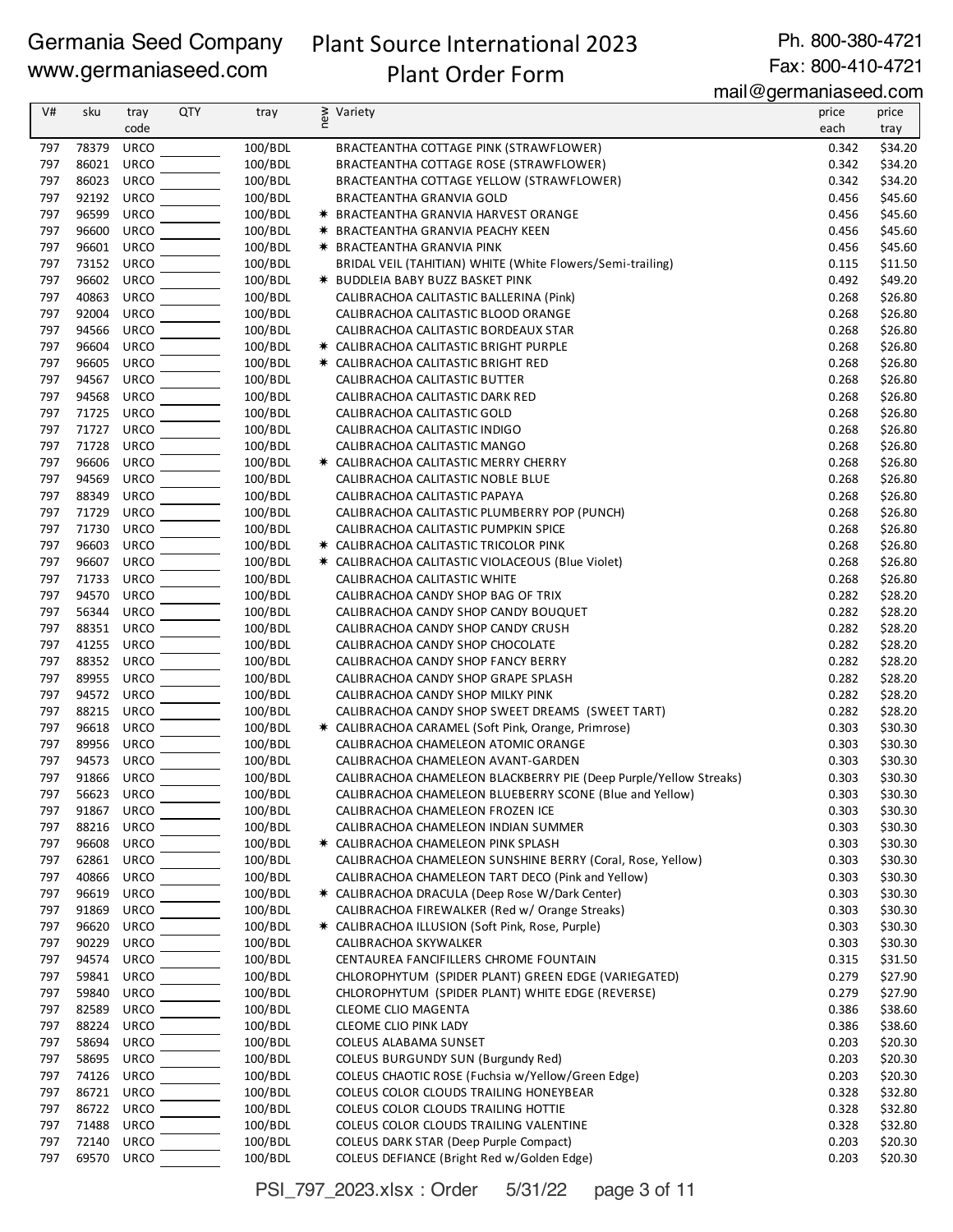## Plant Source International 2023 Plant Order Form

Ph. 800-380-4721 Fax: 800-410-4721

mail@germaniaseed.com

| V#         | sku            | tray                | <b>QTY</b> | tray               | new<br>Variety                                                                                       | price          | price              |
|------------|----------------|---------------------|------------|--------------------|------------------------------------------------------------------------------------------------------|----------------|--------------------|
|            |                | code                |            |                    |                                                                                                      | each           | tray               |
| 797        | 79974          | <b>URCO</b>         |            | 100/BDL            | COLEUS DIPT IN WINE                                                                                  | 0.203          | \$20.30            |
| 797        | 89960          | URCO                |            | 100/BDL            | <b>COLEUS FANCY FEATHERS BLACK</b>                                                                   | 0.328          | \$32.80            |
| 797        | 70385          | URCO                |            | 100/BDL            | <b>COLEUS FANCY FEATHERS COPPER</b>                                                                  | 0.328          | \$32.80            |
| 797        | 89961          | URCO                |            | 100/BDL            | <b>COLEUS FANCY FEATHERS PINK</b>                                                                    | 0.328          | \$32.80            |
| 797        | 73792          | <b>URCO</b>         |            | 100/BDL            | COLEUS FINGER PAINT (Green w/Splash Red/Yellow)                                                      | 0.203          | \$20.30            |
| 797        | 71515          | URCO                |            | 100/BDL            | COLEUS FISHNET STOCKINGS (Green w/Deep Purple Vein)                                                  | 0.203          | \$20.30            |
| 797        | 74076          | <b>URCO</b>         |            | 100/BDL            | COLEUS FLAMINGO (Pink/Magenta Purple Edge)                                                           | 0.203          | \$20.30            |
| 797        | 58731          | URCO                |            | 100/BDL            | COLEUS GAYS DELIGHT (Lime Green w/Burgundy Vein)                                                     | 0.203          | \$20.30            |
| 797        | 71516          | <b>URCO</b>         |            | 100/BDL            | COLEUS GLENNIS (Pale Green w/Pink and Red)                                                           | 0.203          | \$20.30            |
| 797        | 66387          | <b>URCO</b>         |            | 100/BDL            | <b>COLEUS GLOBETROTTERS GAGA</b>                                                                     | 0.328          | \$32.80            |
| 797<br>797 | 71486<br>72700 | <b>URCO</b>         |            | 100/BDL            | <b>COLEUS HIPSTERS LUCA</b>                                                                          | 0.328          | \$32.80            |
| 797        | 65443          | URCO<br>URCO        |            | 100/BDL<br>100/BDL | COLEUS JUPITER (Ruffled Dark Rose w/Orange)<br>COLEUS KINGSWOOD TORCH (Magenta w/Burgundy Highlight) | 0.203<br>0.203 | \$20.30<br>\$20.30 |
| 797        | 74604          | URCO                |            | 100/BDL            | COLEUS KIWI FERN (Ruffled Burgundy w/Green)                                                          | 0.203          | \$20.30            |
| 797        | 66643          | <b>URCO</b>         |            | 100/BDL            | COLEUS PETER'S WONDER (Green/White w/Rose Pink)                                                      | 0.203          | \$20.30            |
| 797        | 72702          | URCO                |            | 100/BDL            | COLEUS PINEAPPLE BEAUTY (Golden Yellow w/Brownish/Red)                                               | 0.203          | \$20.30            |
| 797        | 75460          | <b>URCO</b>         |            | 100/BDL            | COLEUS PINEAPPLETTE (Gold w/Burgundy Accent)                                                         | 0.203          | \$20.30            |
| 797        | 71522          | <b>URCO</b>         |            | 100/BDL            | COLEUS PISTACHIO NIGHTMARE (Magenta/Purple w/Green Edge)                                             | 0.203          | \$20.30            |
| 797        | 70494          | <b>URCO</b>         |            | 100/BDL            | COLEUS RUSTIC ORANGE (Burnt Orange w/Yellow Edge)                                                    | 0.203          | \$20.30            |
| 797        | 58693          | <b>URCO</b>         |            | 100/BDL            | COLEUS SATURN (Maroon w/Lime/Gold Center)                                                            | 0.203          | \$20.30            |
| 797        | 58718          | URCO                |            | 100/BDL            | COLEUS SOLAR ECLIPSE (Bronze Center w/Purple)                                                        | 0.203          | \$20.30            |
| 797        | 58719          | URCO                |            | 100/BDL            | COLEUS SOLAR FLAIR (Green Center w/Yellow Fringe)                                                    | 0.203          | \$20.30            |
| 797        | 58723          | URCO                |            | 100/BDL            | COLEUS SOLAR RED (Red w/Thin Green Edge)                                                             | 0.203          | \$20.30            |
| 797        | 58728          | URCO                |            | 100/BDL            | COLEUS SOLAR SUNRISE (Bronze/Yellow w/Red Tips)                                                      | 0.203          | \$20.30            |
| 797        | 67581          | URCO                |            | 100/BDL            | <b>COLEUS TERRA NOVA BRIGHT SPARK</b>                                                                | 0.328          | \$32.80            |
| 797        | 86640          | <b>URCO</b>         |            | 100/BDL            | COLEUS TERRA NOVA ELECTRIC SLIDE                                                                     | 0.328          | \$32.80            |
| 797        | 89963          | URCO                |            | 100/BDL            | COLEUS TERRA NOVA LUMEN                                                                              | 0.328          | \$32.80            |
| 797        | 86641          | URCO                |            | 100/BDL            | COLEUS TERRA NOVA MARRAKESH                                                                          | 0.328          | \$32.80            |
| 797        | 68061          | <b>URCO</b>         |            | 100/BDL            | COLEUS TERRA NOVA PERIDOT                                                                            | 0.328          | \$32.80            |
| 797        | 68062          | <b>URCO</b>         |            | 100/BDL            | COLEUS TERRA NOVA PINK POODLE                                                                        | 0.328          | \$32.80            |
| 797        | 86733          | URCO                |            | 100/BDL            | COLEUS TERRA NOVA TIDBITS TAMMY                                                                      | 0.328          | \$32.80            |
| 797<br>797 | 86737<br>86739 | URCO<br><b>URCO</b> |            | 100/BDL            | COLEUS TERRA NOVA WILDFIRE BLAZE                                                                     | 0.328          | \$32.80            |
| 797        | 86740          | URCO                |            | 100/BDL<br>100/BDL | COLEUS TERRA NOVA WILDFIRE IGNITION<br>COLEUS TERRA NOVA WILDFIRE SMOKY ROSE                         | 0.328<br>0.328 | \$32.80<br>\$32.80 |
| 797        | 96616          | URCO                |            | 100/BDL            | * COLEUS UNDER THE SEA BARRACUDA                                                                     | 0.325          | \$32.50            |
| 797        | 96617          | <b>URCO</b>         |            | 100/BDL            | * COLEUS UNDER THE SEA BONE FISH                                                                     | 0.339          | \$33.90            |
| 797        | 96621          | URCO                |            | 100/BDL            | <b>★ COLEUS UNDER THE SEA CLOWN FISH</b>                                                             | 0.339          | \$33.90            |
| 797        | 96609          | <b>URCO</b>         |            | 100/BDL            | * COLEUS UNDER THE SEA CORAL COPPER                                                                  | 0.325          | \$32.50            |
| 797        | 96610          | <b>URCO</b>         |            | 100/BDL            | * COLEUS UNDER THE SEA ELECTRIC CORAL                                                                | 0.325          | \$32.50            |
| 797        | 96611          | URCO                |            | 100/BDL            | * COLEUS UNDER THE SEA ELECTRIC EEL                                                                  | 0.339          | \$33.90            |
| 797        | 96612 URCO     |                     |            | 100/BDL            | * COLEUS UNDER THE SEA FISH NET                                                                      | 0.325          | \$32.50            |
| 797        | 96613 URCO     |                     |            | 100/BDL            | <b>★ COLEUS UNDER THE SEA GOLD ANEMONE</b>                                                           | 0.325          | \$32.50            |
| 797        | 96614          | <b>URCO</b>         |            | 100/BDL            | * COLEUS UNDER THE SEA GOLD GUPPY                                                                    | 0.339          | \$33.90            |
| 797        | 96615          | URCO                |            | 100/BDL            | * COLEUS UNDER THE SEA KING CRAB                                                                     | 0.325          | \$32.50            |
| 797        | 96622          | <b>URCO</b>         |            | 100/BDL            | * COLEUS UNDER THE SEA LEMON CORAL                                                                   | 0.339          | \$33.90            |
| 797        | 96623          | <b>URCO</b>         |            | 100/BDL            | * COLEUS UNDER THE SEA LIME SHRIMP                                                                   | 0.325          | \$32.50            |
| 797        | 96624          | URCO                |            | 100/BDL            | * COLEUS UNDER THE SEA LION FISH                                                                     | 0.325          | \$32.50            |
| 797        | 96625          | <b>URCO</b>         |            | 100/BDL            | * COLEUS UNDER THE SEA PINK REEF                                                                     | 0.325          | \$32.50            |
| 797        | 96626          | URCO                |            | 100/BDL            | * COLEUS UNDER THE SEA PINK TUNA                                                                     | 0.325          | \$32.50            |
| 797        | 96627          | <b>URCO</b>         |            | 100/BDL            | <b>★ COLEUS UNDER THE SEA RED CORAL</b>                                                              | 0.325          | \$32.50            |
| 797        | 96628          | URCO                |            | 100/BDL            | * COLEUS UNDER THE SEA SEA MONKEY APRICOT                                                            | 0.325          | \$32.50            |
| 797<br>797 | 96629<br>96630 | URCO<br><b>URCO</b> |            | 100/BDL<br>100/BDL | * COLEUS UNDER THE SEA SEA MONKEY PURPLE<br>* COLEUS UNDER THE SEA YELLOW FIN TUNA                   | 0.325<br>0.325 | \$32.50<br>\$32.50 |
| 797        | 61879          | URCO                |            | 100/BDL            | COLEUS WILD LIME (Cream Center w/Green Edge)                                                         | 0.203          | \$20.30            |
| 797        | 91964          | <b>URCO</b>         |            | 100/BDL            | <b>CUPHEA FUNNY FACE</b>                                                                             | 0.220          | \$22.00            |
| 797        | 58039          | URCO                |            | 100/BDL            | CUPHEA HYSSOPIFOLIA ALLYSON PURPLE                                                                   | 0.158          | \$15.80            |
| 797        | 40867          | <b>URCO</b>         |            | 100/BDL            | CUPHEA HYSSOPIFOLIA FLORIGLORY CORAZON (Violet)                                                      | 0.220          | \$22.00            |
| 797        | 88225          | <b>URCO</b>         |            | 100/BDL            | CUPHEA HYSSOPIFOLIA FLORIGLORY DIANA (Pink)                                                          | 0.220          | \$22.00            |
| 797        | 88226          | <b>URCO</b>         |            | 100/BDL            | CUPHEA HYSSOPIFOLIA FLORIGLORY MARIA (White)                                                         | 0.220          | \$22.00            |
| 797        | 88356          | <b>URCO</b>         |            | 100/BDL            | CUPHEA HYSSOPIFOLIA FLORIGLORY SELENA (Purple)                                                       | 0.220          | \$22.00            |
| 797        | 88227          | <b>URCO</b>         |            | 100/BDL            | CUPHEA HYSSOPIFOLIA FLORIGLORY SOFIA (Lavender)                                                      | 0.220          | \$22.00            |
| 797        | 87476          | URCO                |            | 100/BDL            | * CUPHEA IGNEA DAVID VERITY (Red)                                                                    | 0.163          | \$16.30            |

PSI\_797\_2023.xlsx : Order 5/31/22 page 4 of 11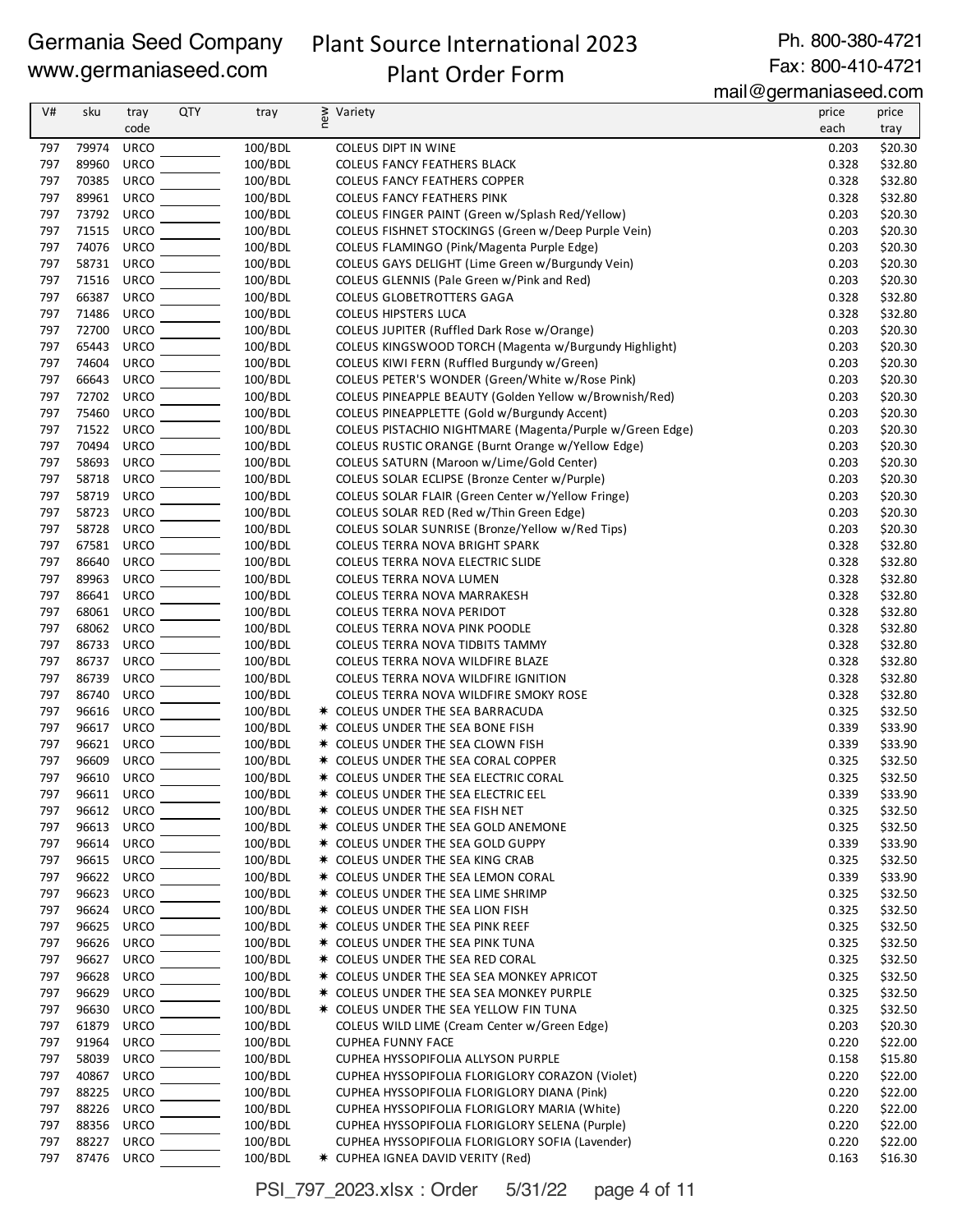## Plant Source International 2023 Plant Order Form

Ph. 800-380-4721 Fax: 800-410-4721

mail@germaniaseed.com

| V#         | sku            | tray<br>code               | <b>QTY</b> | tray               | ≷ Variety                                                                                                      | price<br>each  | price<br>tray      |
|------------|----------------|----------------------------|------------|--------------------|----------------------------------------------------------------------------------------------------------------|----------------|--------------------|
| 797        | 86241          | URCO                       |            | 100/BDL            | DIASCIA SUNDIASCIA PEACH                                                                                       | 0.395          | \$39.50            |
| 797        | 84830          | <b>URCO</b>                |            | 100/BDL            | DIASCIA SUNDIASCIA ROSE PINK                                                                                   | 0.395          | \$39.50            |
| 797        | 75464          | <b>URCO</b>                |            | 100/BDL            | DICHONDRA SILVER NICKEL VINE                                                                                   | 0.100          | \$10.00            |
| 797        | 40868          | <b>URCO</b>                |            | 100/BDL            | DIDELTA SILVER STRAND                                                                                          | 0.246          | \$24.60            |
| 797        | 80092          | <b>URCO</b>                |            | 100/BDL            | DOROTHEANTHUS CANDY APPLE RED                                                                                  | 0.256          | \$25.60            |
| 797        | 67045          | <b>URCO</b>                |            | 100/BDL            | DOROTHEANTHUS VARIEGATED (TRAILING RED)                                                                        | 0.256          | \$25.60            |
| 797        | 58045          | <b>URCO</b>                |            | 100/BDL            | DURANTA ERECTA GOLD EDGE                                                                                       | 0.218          | \$21.80            |
| 797        | 66452          | <b>URCO</b>                |            | 100/BDL            | EUPHORBIA HYPERICIFOLIA STARBLAST SNOWDRIFT                                                                    | 0.263          | \$26.30            |
| 797        | 81220          | <b>URCO</b>                |            | 100/BDL            | EUPHORBIA HYPERICIFOLIA STARBLAST SOFT PINK                                                                    | 0.263          | \$26.30            |
| 797        | 81221          | URCO                       |            | 100/BDL            | EUPHORBIA HYPERICIFOLIA STARBLAST WHITE                                                                        | 0.263          | \$26.30            |
| 797        | 53133          | URCO                       |            | 100/BDL            | EVOLVULUS GLOMERATUS BLUE DAZE (Blue Spreading)                                                                | 0.152          | \$15.20            |
| 797        | 71950          | <b>URCO</b>                |            | 100/BDL            | FUCHSIA SEMI TRAILING LAMBADA (Pink w/Orchid/Purple)                                                           | 0.189          | \$18.90            |
| 797        | 64371 URCO     |                            |            | 100/BDL            | FUCHSIA TRAILING ANNABELLE (Double White w/Slight Pink)                                                        | 0.189          | \$18.90            |
| 797        | 33082          | <b>URCO</b>                |            | 100/BDL            | FUCHSIA TRAILING BLUE EYES (Lavender Blue/Red Double)                                                          | 0.189          | \$18.90            |
| 797<br>797 | 33083<br>33473 | <b>URCO</b><br><b>URCO</b> |            | 100/BDL<br>100/BDL | FUCHSIA TRAILING DARK EYES (Violet Blue/Deep Red Double)<br>FUCHSIA TRAILING DEEP PURPLE (White w/Deep Purple) | 0.189<br>0.189 | \$18.90<br>\$18.90 |
| 797        | 56551          | URCO                       |            | 100/BDL            | FUCHSIA TRAILING EL CAMINO (Red Pink)                                                                          | 0.189          | \$18.90            |
| 797        | 66647          | URCO                       |            | 100/BDL            | FUCHSIA TRAILING LA CAMPANELLA (White/Violet)                                                                  | 0.189          | \$18.90            |
| 797        | 33084          | <b>URCO</b>                |            | 100/BDL            | FUCHSIA TRAILING LENA (Deep Purple/Pale Pink Semi)                                                             | 0.189          | \$18.90            |
| 797        | 33085          | <b>URCO</b>                |            | 100/BDL            | FUCHSIA TRAILING MARINKA (Crimson Semidouble)                                                                  | 0.189          | \$18.90            |
| 797        | 80284          | <b>URCO</b>                |            | 100/BDL            | FUCHSIA TRAILING NEW MILLENIUM (Pink/Dark Purple)                                                              | 0.189          | \$18.90            |
| 797        | 33487          | <b>URCO</b>                |            | 100/BDL            | FUCHSIA TRAILING PINK MARSHMALLOW (Very Pale Pink Double)                                                      | 0.189          | \$18.90            |
| 797        | 33086          | <b>URCO</b>                |            | 100/BDL            | FUCHSIA TRAILING SOUTHGATE (Rose-Veined Pale Pink Double)                                                      | 0.189          | \$18.90            |
| 797        | 33088          | <b>URCO</b>                |            | 100/BDL            | FUCHSIA TRAILING SWINGTIME (White/Pale Red Double)                                                             | 0.189          | \$18.90            |
| 797        | 33089          | <b>URCO</b>                |            | 100/BDL            | FUCHSIA TRAILING WHITE EYES (Red Vein/White Deep Red)                                                          | 0.189          | \$18.90            |
| 797        | 56550          | <b>URCO</b>                |            | 100/BDL            | FUCHSIA UPRIGHT BELLA ROSELLA (White/Rose)                                                                     | 0.189          | \$18.90            |
| 797        | 33074          | <b>URCO</b>                |            | 100/BDL            | FUCHSIA UPRIGHT DOLLAR PRINCESS (Deep Purple/Cerise Double)                                                    | 0.189          | \$18.90            |
| 797        | 65962          | <b>URCO</b>                |            | 100/BDL            | FUCHSIA UPRIGHT GARTENMEISTER (Salmon Orange Trumpet)                                                          | 0.189          | \$18.90            |
| 797        | 80283          | <b>URCO</b>                |            | 100/BDL            | FUCHSIA UPRIGHT GILLIAN ALTHEA (Red/Purple)                                                                    | 0.189          | \$18.90            |
| 797        | 74081          | <b>URCO</b>                |            | 100/BDL            | FUCHSIA UPRIGHT PATIO PRINCESS (Double White w/Reddish Pink)                                                   | 0.189          | \$18.90            |
| 797        | 68732 URCO     |                            |            | 100/BDL            | FUCHSIA UPRIGHT PAULA JANE (Rose/Cerise)                                                                       | 0.189          | \$18.90            |
| 797        | 33497          | <b>URCO</b>                |            | 100/BDL            | FUCHSIA UPRIGHT VOODOO (Dark Purple/Dark Red Double)                                                           | 0.189          | \$18.90            |
| 797<br>797 | 33506<br>85313 | <b>URCO</b><br><b>URCO</b> |            | 100/BDL<br>100/BDL | FUCHSIA UPRIGHT WINSTON CHURCHILL (Lavender Pink Double)                                                       | 0.189<br>0.426 | \$18.90<br>\$42.60 |
| 797        | 85314          | <b>URCO</b>                |            | 100/BDL            | GERANIUM REGAL ANGELEYES BLUEBERRY<br>GERANIUM REGAL ARISTO BLACK BEAUTY                                       | 0.472          | \$47.20            |
| 797        | 40870          | <b>URCO</b>                |            | 100/BDL            | GERANIUM REGAL ARISTO BLACK VELVET (Deep Red)                                                                  | 0.472          | \$47.20            |
| 797        | 75475          | <b>URCO</b>                |            | 100/BDL            | GERANIUM REGAL ARISTO BURGUNDY (Burgundy Red)                                                                  | 0.472          | \$47.20            |
| 797        | 74537          | <b>URCO</b>                |            | 100/BDL            | GERANIUM REGAL ARISTO LILAC (Lavender w/Eye)                                                                   | 0.472          | \$47.20            |
| 797        | 88360          | <b>URCO</b>                |            | 100/BDL            | GERANIUM REGAL ARISTO ORANGE                                                                                   | 0.472          | \$47.20            |
| 797        | 85315 URCO     |                            |            | 100/BDL            | GERANIUM REGAL ARISTO ORCHID                                                                                   | 0.472          | \$47.20            |
| 797        | 86030          | URCO                       |            | 100/BDL            | GERANIUM REGAL ARISTO PINK                                                                                     | 0.472          | \$47.20            |
| 797        | 78807          | <b>URCO</b>                |            | 100/BDL            | GERANIUM REGAL ARISTO PURPLE STRIPES                                                                           | 0.472          | \$47.20            |
| 797        | 85316          | <b>URCO</b>                |            | 100/BDL            | GERANIUM REGAL ARISTO RED BEAUTY                                                                               | 0.472          | \$47.20            |
| 797        | 77278          | <b>URCO</b>                |            | 100/BDL            | GERANIUM REGAL ARISTO SALMON                                                                                   | 0.472          | \$47.20            |
| 797        | 81693          | <b>URCO</b>                |            | 100/BDL            | GERANIUM REGAL ARISTO STRAWBERRY CREAM                                                                         | 0.472          | \$47.20            |
| 797        | 74540          | <b>URCO</b>                |            | 100/BDL            | GERANIUM REGAL ARISTO VELVET RED                                                                               | 0.472          | \$47.20            |
| 797        | 86031          | <b>URCO</b>                |            | 100/BDL            | GERANIUM REGAL ARISTO WHITE W/EYE                                                                              | 0.472          | \$47.20            |
| 797        | 81689          | <b>URCO</b>                |            | 100/BDL            | GERANIUM REGAL CANDY FLOWERS BICOLOR                                                                           | 0.470          | \$47.00            |
| 797        | 81690          | <b>URCO</b>                |            | 100/BDL            | GERANIUM REGAL CANDY FLOWERS BRIGHT RED                                                                        | 0.470          | \$47.00            |
| 797<br>797 | 81694<br>94575 | URCO<br><b>URCO</b>        |            | 100/BDL<br>100/BDL | GERANIUM REGAL CANDY FLOWERS VIOLET<br>GERANIUM REGAL ORANGE GLOW                                              | 0.470<br>0.470 | \$47.00<br>\$47.00 |
| 797        | 88362          | URCO                       |            | 100/BDL            | GERANIUM REGAL PINKERBELL (Lavender Pink w/Light Star)                                                         | 0.499          | \$49.90            |
| 797        | 58173          | URCO                       |            | 100/BDL            | GERANIUM SCENTED ATTAR OF ROSES (Rose w/Rose Scent)                                                            | 0.365          | \$36.50            |
| 797        | 75478          | URCO                       |            | 100/BDL            | GERANIUM SCENTED CITRIODORUM (Rose w/Lemon Scent)                                                              | 0.376          | \$37.60            |
| 797        | 64440          | <b>URCO</b>                |            | 100/BDL            | GERANIUM SCENTED CONCOLOR LACE (Red w/Sweet Nutty Scent)                                                       | 0.376          | \$37.60            |
| 797        | 64442          | <b>URCO</b>                |            | 100/BDL            | GERANIUM SCENTED FRAGRANS (White, w/Apple/Nutmeg Scent)                                                        | 0.369          | \$36.90            |
| 797        | 64441          | <b>URCO</b>                |            | 100/BDL            | GERANIUM SCENTED LADY PLYMOUTH (Mauve w/Rose/Mint Scent)                                                       | 0.376          | \$37.60            |
| 797        | 78175          | <b>URCO</b>                |            | 100/BDL            | GERANIUM SCENTED LEMONA (Pink w/Lemon/Citrus Scent)                                                            | 0.420          | \$42.00            |
| 797        | 75479          | URCO                       |            | 100/BDL            | GERANIUM SCENTED ORANGE FIZZ (Dark Pink, w/Orange/Citrus)                                                      | 0.396          | \$39.60            |
| 797        | 40869          | <b>URCO</b>                |            | 100/BDL            | GERANIUM SCENTED QUERCIFOLIA (OAK LEAF) (Pine Scent)                                                           | 0.396          | \$39.60            |
| 797        | 74682          | <b>URCO</b>                |            | 100/BDL            | GERANIUM SCENTED SWEET MIMOSA (Rose w/Rose Lemon Scent)                                                        | 0.396          | \$39.60            |
| 797        | 30740 URCO     |                            |            | 100/BDL            | GLECHOMA HEDERACEA HEDERACEA (Varieg. Ground Ivy/Catmint)                                                      | 0.175          | \$17.50            |

PSI\_797\_2023.xlsx : Order 5/31/22 page 5 of 11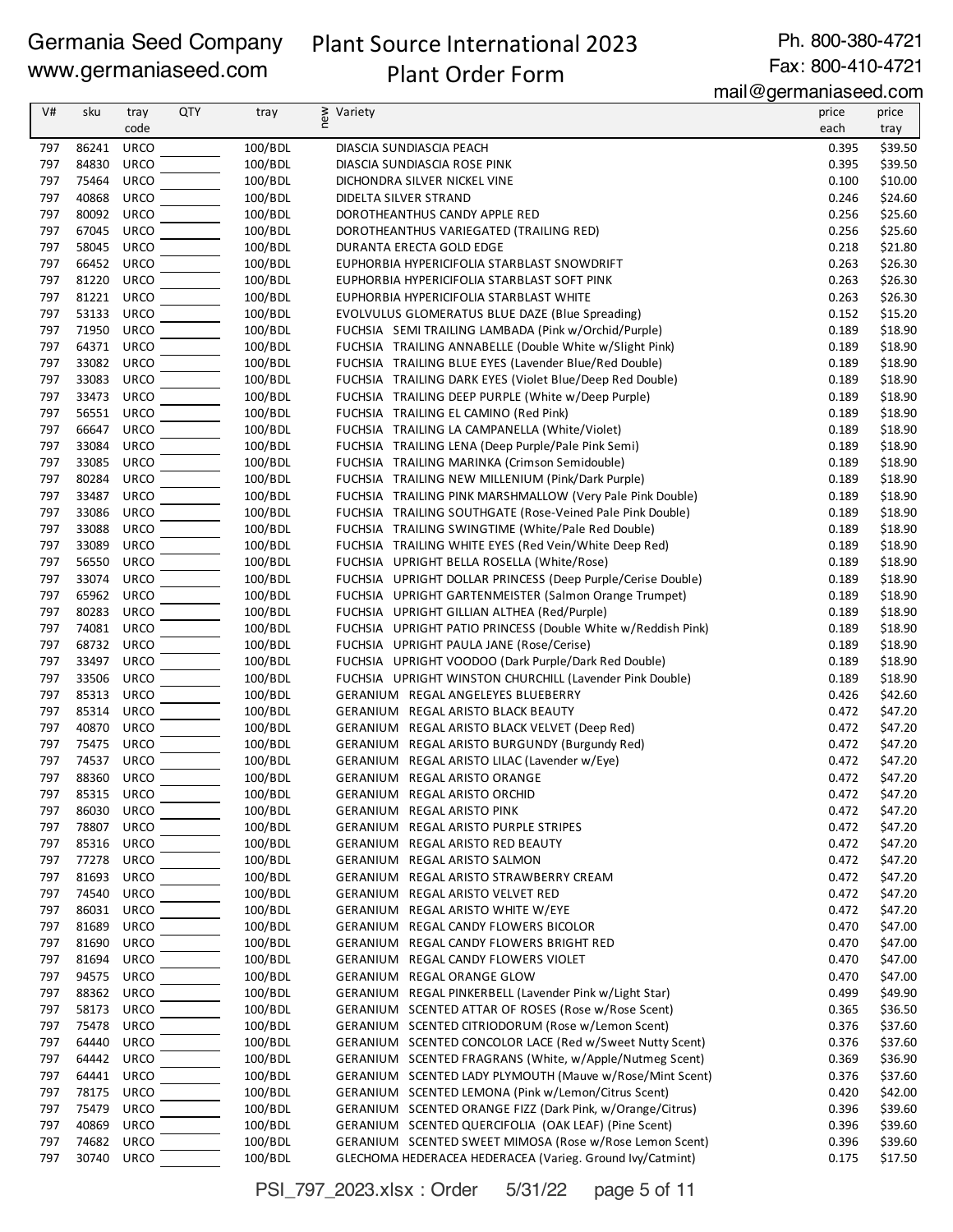## Plant Source International 2023 Plant Order Form

Ph. 800-380-4721

## Fax: 800-410-4721

mail@germaniaseed.com

| V#         | sku        |             | <b>QTY</b> |                    |     | $1.1812$ $901118118000000000$                                     |               |                    |
|------------|------------|-------------|------------|--------------------|-----|-------------------------------------------------------------------|---------------|--------------------|
|            |            | tray        |            | tray               | new | Variety                                                           | price<br>each | price              |
|            |            | code        |            |                    |     |                                                                   |               | tray               |
| 797        | 63936      | <b>URCO</b> |            | 100/BDL            |     | HELICHRYSUM ICICLES (Silver/Gray/Green Upright)                   | 0.185         | \$18.50            |
| 797        | 53158      | <b>URCO</b> |            | 100/BDL            |     | HELICHRYSUM PETIOLARE LIMELIGHT (Bright Yellow Foliage)           | 0.185         | \$18.50            |
| 797        | 62964      | <b>URCO</b> |            | 100/BDL            |     | HELICHRYSUM PETIOLARE MINUS (Small Leaf)                          | 0.175         | \$17.50            |
| 797        | 33115      | <b>URCO</b> |            | 100/BDL            |     | HELICHRYSUM PETIOLARE SILVER (Large Round Silver Leaf)            | 0.185         | \$18.50            |
| 797        | 84950      | <b>URCO</b> |            | 100/BDL            |     | HELICHRYSUM PETIOLARE SILVERSTAR                                  | 0.256         | \$25.60            |
| 797        | 53160      | <b>URCO</b> |            | 100/BDL            |     | HELICHRYSUM PETIOLARE VARIEGATUM (VARIEG. LICORICE)               | 0.185         | \$18.50            |
| 797        | 65520      | <b>URCO</b> |            | 100/BDL            |     | HELIOTROPE BLUE (Fragrant Blue)                                   | 0.239         | \$23.90            |
| 797        | 54845      | <b>URCO</b> |            | 100/BDL            |     | HERB BASIL AFRICAN BLUE                                           | 0.150         | \$15.00            |
| 797        | 96631      | <b>URCO</b> |            | 100/BDL            |     | * HERB BASIL COPA PETITE GREEN                                    | 0.223         | \$22.30            |
| 797        | 96632      | <b>URCO</b> |            | 100/BDL            |     | * HERB BASIL COPA PETITE RED                                      | 0.223         | \$22.30            |
| 797        | 96633      | <b>URCO</b> |            | 100/BDL            |     | * HERB BASIL COPA RED GREEN SHADES                                | 0.223         | \$22.30            |
| 797        | 58953      | <b>URCO</b> |            | 100/BDL            |     | HERB BASIL GREEK COLUMNAR                                         | 0.150         | \$15.00            |
| 797        | 96634      | <b>URCO</b> |            | 100/BDL            |     | * HERB BASIL TAURIS PETITE                                        | 0.223         | \$22.30            |
| 797        | 58168      | <b>URCO</b> |            | 100/BDL            |     | HERB CURRY HELICHRYSUM ITALICUM                                   | 0.185         | \$18.50            |
| 797        | 96636      | <b>URCO</b> |            | 100/BDL            |     | * HERB LAVENDER LAVANDULA ANGUSTIFOLIA LA PETITE BLUE             | 0.308         | \$30.80            |
| 797        | 30633      | <b>URCO</b> |            | 100/BDL            |     | HERB LAVENDER LAVANDULA DENTATA FRENCH                            | 0.193         | \$19.30            |
| 797        | 80010      | <b>URCO</b> |            | 100/BDL            |     | HERB LAVENDER LAVANDULA PINNATA (Blue)                            | 0.193         | \$19.30            |
| 797        | 96635      | <b>URCO</b> |            | 100/BDL            |     | * HERB LAVENDER LAVANDULA STOECHAS BUBBLEGUM PINK                 | 0.308         | \$30.80            |
| 797        | 77264      | <b>URCO</b> |            | 100/BDL            |     | HERB LAVENDER LAVANDULA STOECHAS RUFFLES BLUEBERRY (Mauve/Purple) | 0.322         | \$32.20            |
| 797        | 40239      | <b>URCO</b> |            | 100/BDL            |     | HERB LAVENDER LAVANDULA X INTERMEDIA GOODWIN CREEK                | 0.193         | \$19.30            |
| 797        | 54217      | <b>URCO</b> |            | 100/BDL            |     | HERB LAVENDER LAVANDULA X INTERMEDIA GROSSO (Purple)              | 0.193         | \$19.30            |
| 797        | 30889      | <b>URCO</b> |            | 100/BDL            |     | HERB<br>LEMON BALM MELISSA OFFICINALIS                            | 0.175         | \$17.50            |
| 797        | 53517      | <b>URCO</b> |            | 100/BDL            |     | <b>MARJORAM GOLDEN TIP</b><br>HERB                                | 0.162         | \$16.20            |
| 797        | 7764       | <b>URCO</b> |            | 100/BDL            |     | HERB<br><b>MARJORAM SWEET</b>                                     | 0.162         | \$16.20            |
| 797        | 70821      | <b>URCO</b> |            | 100/BDL            |     | HERB<br>MINT MENTHA GRACILIS GINGER                               | 0.143         | \$14.30            |
| 797        | 30639      | <b>URCO</b> |            | 100/BDL            |     | HERB<br>MINT MENTHA PIPERITA CHOCOLATE                            | 0.143         | \$14.30            |
| 797        | 30640      | <b>URCO</b> |            | 100/BDL            |     | <b>HERB</b><br>MINT MENTHA PIPERITA CITRATA ORANGE                | 0.143         | \$14.30            |
| 797        | 40163      | <b>URCO</b> |            | 100/BDL            |     | MINT MENTHA PIPERITA PEPPERMINT<br>HERB                           | 0.143         | \$14.30            |
| 797        | 30897      | <b>URCO</b> |            | 100/BDL            |     | HERB<br>MINT MENTHA REQUIENII CORSICAN                            | 0.143         | \$14.30            |
| 797        | 30643      | <b>URCO</b> |            | 100/BDL            |     | HERB<br>MINT MENTHA SPICATA KENTUCKY COLONEL (Spearmint)          | 0.143         | \$14.30            |
| 797        | 40508      | <b>URCO</b> |            | 100/BDL            |     | <b>HERB</b><br>MINT MENTHA SPICATA SPEARMINT                      | 0.143         | \$14.30            |
| 797        | 30638      | <b>URCO</b> |            | 100/BDL            |     | MINT MENTHA SUAVEOLENS APPLE<br>HERB                              | 0.143         | \$14.30            |
| 797        | 30642      | <b>URCO</b> |            | 100/BDL            |     | HERB<br>MINT MENTHA SUAVEOLENS PINEAPPLE (VARIEGATED)             | 0.143         | \$14.30            |
| 797        | 81785      | <b>URCO</b> |            | 100/BDL            |     | HERB<br>MINT MENTHA SUAVEOLENS STRAWBERRY                         | 0.143         | \$14.30            |
| 797        | 82441      | <b>URCO</b> |            | 100/BDL            |     | MINT MENTHA VILLOSA MOJITO (Mild Spearmint)<br>HERB               | 0.143         | \$14.30            |
| 797        | 58169      | <b>URCO</b> |            | 100/BDL            |     | OREGANO ORIGANUM DICTAMNUS DITTANY OF CRETE<br>HERB               | 0.152         | \$15.20            |
| 797        | 30902      | <b>URCO</b> |            | 100/BDL            |     | OREGANO ORIGANUM VULGARE GOLDEN AUREA (Golden Yellow)<br>HERB     | 0.152         | \$15.20            |
| 797        | 78672      | <b>URCO</b> |            | 100/BDL            |     | HERB<br>OREGANO ORIGANUM VULGARE GREEK                            | 0.152         | \$15.20            |
| 797        | 65522 URCO |             |            | 100/BDL            |     | HERB OREGANO ORIGANUM VULGARE HOT AND SPICY                       | 0.152         | \$15.20            |
| 797        | 73656 URCO |             |            | 100/BDL            |     | HERB OREGANO ORIGANUM VULGARE ITALIAN                             | 0.152         | \$15.20            |
| 797        | 30649      | <b>URCO</b> |            | 100/BDL            |     | HERB ROSEMARY ROSMARINUS OFFICINALIS ARP                          | 0.180         | \$18.00            |
| 797        | 70088      | URCO        |            | 100/BDL            |     | $*$ HERB<br>ROSEMARY ROSMARINUS OFFICINALIS BARBECUE (BAR-B-QUE)  | 0.180         | \$18.00            |
| 797        | 58179      | <b>URCO</b> |            | 100/BDL            |     | HERB ROSEMARY ROSMARINUS OFFICINALIS HILL HARDY                   | 0.180         | \$18.00            |
| 797        | 30651      | URCO        |            | 100/BDL            |     | HERB ROSEMARY ROSMARINUS OFFICINALIS PROSTRATUS (Creeping)        | 0.180         | \$18.00            |
| 797        | 66729      | <b>URCO</b> |            | 100/BDL            |     | HERB ROSEMARY ROSMARINUS OFFICINALIS TAURENTIUS (Upright)         | 0.180         | \$18.00            |
| 797        | 54313      | <b>URCO</b> |            | 100/BDL            |     | HERB ROSEMARY ROSMARINUS OFFICINALIS TUSCAN BLUE                  | 0.180         | \$18.00            |
|            | 30656      | <b>URCO</b> |            | 100/BDL            |     | HERB SAGE SALVIA ELEGANS (RUTILANS) PINEAPPLE (Bright Scarlet)    | 0.176         |                    |
| 797        | 30654      | <b>URCO</b> |            |                    |     | HERB SAGE SALVIA OFFICINALIS BERGGARTEN                           | 0.176         | \$17.60            |
| 797<br>797 | 66600      | <b>URCO</b> |            | 100/BDL<br>100/BDL |     | HERB SAGE SALVIA OFFICINALIS GARDEN GREY                          | 0.176         | \$17.60<br>\$17.60 |
|            |            |             |            | 100/BDL            |     |                                                                   |               |                    |
| 797        | 30908      | <b>URCO</b> |            |                    |     | HERB SAGE SALVIA OFFICINALIS ICTERINA (Golden Variegated)         | 0.176         | \$17.60            |
| 797        | 30657      | <b>URCO</b> |            | 100/BDL            |     | HERB SAGE SALVIA OFFICINALIS PURPUREA PURPLE                      | 0.176         | \$17.60            |
| 797        | 30658      | <b>URCO</b> |            | 100/BDL            |     | HERB SAGE SALVIA OFFICINALIS TRICOLOR                             | 0.176         | \$17.60            |
| 797        | 84238      | <b>URCO</b> |            | 100/BDL            |     | HERB SATUREJA INDIAN MINT                                         | 0.282         | \$28.20            |
| 797        | 56146      | <b>URCO</b> |            | 100/BDL            |     | HERB STEVIA REBAUDIANA STEVIA                                     | 0.180         | \$18.00            |
| 797        | 30662      | <b>URCO</b> |            | 100/BDL            |     | HERB TARRAGON FRENCH ARTEMISIA DRACUNCULUS                        | 0.166         | \$16.60            |
| 797        | 30664      | <b>URCO</b> |            | 100/BDL            |     | HERB THYME CITRIODORUS GOLDEN LEMON VARIEGATED                    | 0.113         | \$11.30            |
| 797        | 70092      | <b>URCO</b> |            | 100/BDL            |     | HERB THYME CITRIODORUS LEMON (GREEN) (Green Upright)              | 0.113         | \$11.30            |
| 797        | 65038      | <b>URCO</b> |            | 100/BDL            |     | HERB THYME VULGARIS ARGENTEUS SILVER (Variegated, Upright)        | 0.113         | \$11.30            |
| 797        | 30955      | <b>URCO</b> |            | 100/BDL            |     | HERB THYME VULGARIS ENGLISH (Upright)                             | 0.113         | \$11.30            |
| 797        | 87293      | <b>URCO</b> |            | 100/BDL            |     | HERB THYME VULGARIS FRENCH (Upright)                              | 0.113         | \$11.30            |
| 797        | 96637      | <b>URCO</b> |            | 100/BDL            |     | * HOMALOCLADIUM RIBBON & CURLS (Ribbon Bush)                      | 0.293         | \$29.30            |
| 797        | 65445      | <b>URCO</b> |            | 100/BDL            |     | IRESINE BLOODLEAF (Bright Red)                                    | 0.193         | \$19.30            |

PSI\_797\_2023.xlsx : Order 5/31/22 page 6 of 11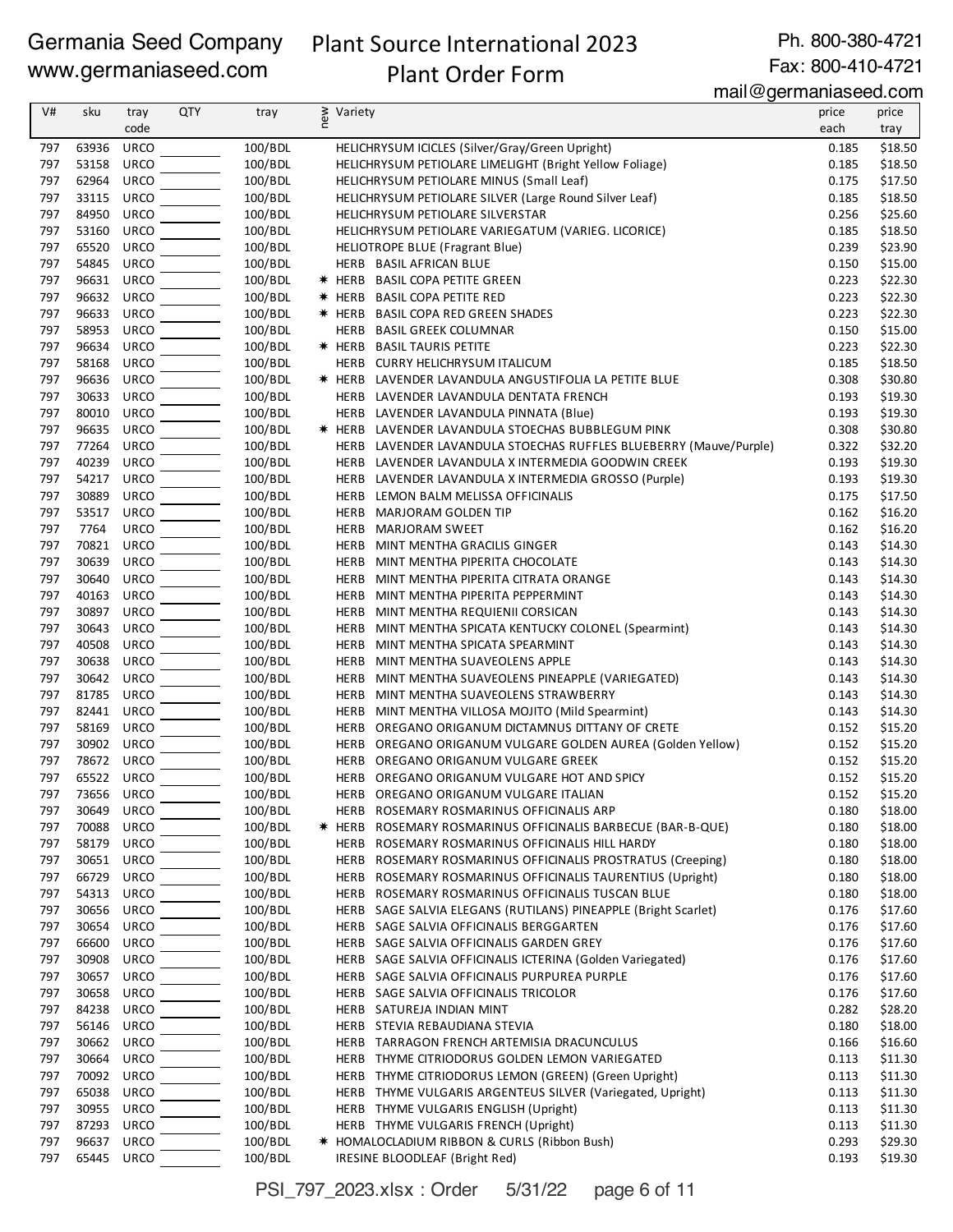## Plant Source International 2023 Plant Order Form

Ph. 800-380-4721 Fax: 800-410-4721

mail@germaniaseed.com

|            |                |                            |            |                    | $\frac{1}{2}$ lilaile yo $\frac{1}{2}$ lilaillasoo uu                                     |                |                    |
|------------|----------------|----------------------------|------------|--------------------|-------------------------------------------------------------------------------------------|----------------|--------------------|
| V#         | sku            | tray<br>code               | <b>QTY</b> | tray               | ≥ Variety<br>E                                                                            | price<br>each  | price<br>tray      |
| 797        | 74091          | <b>URCO</b>                |            | 100/BDL            | IRESINE VARIEGATED (HEART) (Cream/Green, Red Stems)                                       | 0.193          | \$19.30            |
| 797        | 83342          | <b>URCO</b>                |            | 100/BDL            | ISOTOMA (LAURENTIA) FIZZ N POP GLOWING VIOLET                                             | 0.336          | \$33.60            |
| 797        | 56568          | <b>URCO</b>                |            | 100/BDL            | * IVY (HEDERA) ALGERIAN IVY (GREEN)                                                       | 0.133          | \$13.30            |
| 797        | 78182          | URCO                       |            | 100/BDL            | IVY (HEDERA) EVA (Green/White)                                                            | 0.133          | \$13.30            |
| 797        | 59703          | <b>URCO</b>                |            | 100/BDL            | IVY (HEDERA) GLACIER                                                                      | 0.133          | \$13.30            |
| 797        | 33642          | <b>URCO</b>                |            | 100/BDL            | IVY (HEDERA) GOLD CHILD (GOLDEN)                                                          | 0.133          | \$13.30            |
| 797        | 68844          | <b>URCO</b>                |            | 100/BDL            | IVY (HEDERA) GOLDEN INGOT                                                                 | 0.133          | \$13.30            |
| 797        | 88363          | <b>URCO</b>                |            | 100/BDL            | IVY (HEDERA) MODERN TIMES                                                                 | 0.133          | \$13.30            |
| 797        | 53156          | <b>URCO</b>                |            | 100/BDL            | IVY (HEDERA) NEEDLEPOINT                                                                  | 0.133          | \$13.30            |
| 797        | 33648          | <b>URCO</b>                |            | 100/BDL            | IVY (HEDERA) PATRICIA                                                                     | 0.133          | \$13.30            |
| 797        | 33649          | <b>URCO</b>                |            | 100/BDL            | IVY (HEDERA) RALF (Green)                                                                 | 0.133          | \$13.30            |
| 797        | 62912          | <b>URCO</b>                |            | 100/BDL            | IVY (HEDERA) TEARDROP                                                                     | 0.133          | \$13.30            |
| 797        | 92010          | <b>URCO</b>                |            | 100/BDL            | IVY (HEDERA) TROPICAL BLIZZARD                                                            | 0.225          | \$22.50            |
| 797        | 88364          | <b>URCO</b>                |            | 100/BDL            | IVY (HEDERA) WHITE RIPPLE                                                                 | 0.133          | \$13.30            |
| 797        | 64377          | URCO                       |            | 100/BDL            | IVY (HEDERA) YELLOW RIPPLE                                                                | 0.133          | \$13.30            |
| 797        | 71165          | <b>URCO</b>                |            | 100/BDL            | IVY (SCENECIO) GERMAN GREEN                                                               | 0.209          | \$20.90            |
| 797        | 66453          | <b>URCO</b>                |            | 100/BDL            | IVY (SCENECIO) GERMAN WAX LEAF GREEN                                                      | 0.220          | \$22.00            |
| 797        | 66454          | <b>URCO</b>                |            | 100/BDL            | IVY (SCENECIO) GERMAN WAX LEAF VARIEGATED                                                 | 0.220          | \$22.00            |
| 797        | 30312          | <b>URCO</b>                |            | 100/BDL            | LAMIASTRUM GALEOBDOLON HERMAN'S PRIDE (Yellow w/Silver Green Leaf)                        | 0.153          | \$15.30            |
| 797        | 75481          | <b>URCO</b>                |            | 100/BDL            | LAMIASTRUM SILVER FROST (Silver w/Pink)                                                   | 0.153          | \$15.30            |
| 797        | 30757          | <b>URCO</b>                |            | 100/BDL            | LAMIUM MACULATUM AUREUM (YELLOW)                                                          | 0.153          | \$15.30            |
| 797        | 30314          | <b>URCO</b>                |            | 100/BDL            | LAMIUM MACULATUM BEACON SILVER (Lavender Pink)                                            | 0.153          | \$15.30<br>\$15.30 |
| 797<br>797 | 58595<br>31018 | <b>URCO</b><br><b>URCO</b> |            | 100/BDL            | LAMIUM MACULATUM ORCHID FROST (Orchid Pink)                                               | 0.153<br>0.153 | \$15.30            |
| 797        | 54958          | <b>URCO</b>                |            | 100/BDL<br>100/BDL | LAMIUM MACULATUM PINK PEWTER                                                              | 0.153          | \$15.30            |
| 797        | 30315          | URCO                       |            | 100/BDL            | LAMIUM MACULATUM RED NANCY<br>LAMIUM MACULATUM WHITE NANCY                                | 0.153          | \$15.30            |
| 797        | 65868          | <b>URCO</b>                |            | 100/BDL            | LANTANA CAMARA CONFETTI (Hot Pink and Orange)                                             | 0.198          | \$19.80            |
| 797        | 53202          | <b>URCO</b>                |            | 100/BDL            | LANTANA CAMARA DALLAS RED                                                                 | 0.198          | \$19.80            |
| 797        | 96638          | <b>URCO</b>                |            | 100/BDL            | * LANTANA CAMARA SOUTH BEACH COMPACT BULLION (Yellow)                                     | 0.319          | \$31.90            |
| 797        | 96639          | <b>URCO</b>                |            | 100/BDL            | * LANTANA CAMARA SOUTH BEACH COMPACT COCONUT                                              | 0.319          | \$31.90            |
| 797        | 96640          | <b>URCO</b>                |            | 100/BDL            | * LANTANA CAMARA SOUTH BEACH COMPACT CORAL                                                | 0.319          | \$31.90            |
| 797        | 96641          | <b>URCO</b>                |            | 100/BDL            | * LANTANA CAMARA SOUTH BEACH COMPACT HEAT                                                 | 0.319          | \$31.90            |
| 797        | 96642          | <b>URCO</b>                |            | 100/BDL            | * LANTANA CAMARA SOUTH BEACH COMPACT PINK HEAT                                            | 0.319          | \$31.90            |
| 797        | 96643          | <b>URCO</b>                |            | 100/BDL            | * LANTANA CAMARA SOUTH BEACH COMPACT PURPLE SKIES                                         | 0.319          | \$31.90            |
| 797        | 76376          | <b>URCO</b>                |            | 100/BDL            | LANTANA NEW GOLD                                                                          | 0.198          | \$19.80            |
| 797        | 94946          | <b>URCO</b>                |            | 100/BDL            | * LOBELIA HOT PLUS AQUA                                                                   | 0.253          | \$25.30            |
| 797        | 94948          | <b>URCO</b>                |            | 100/BDL            | <b>* LOBELIA HOT PLUS DARK BLUE</b>                                                       | 0.253          | \$25.30            |
| 797        | 95561 URCO     |                            |            | 100/BDL            | * LOBELIA HOT PLUS DARK BLUE WITH EYE                                                     | 0.253          | \$25.30            |
| 797        | 94949          | <b>URCO</b>                |            | 100/BDL            | * LOBELIA HOT PLUS ELECTRIC PURPLE                                                        | 0.253          | \$25.30            |
| 797        | 94950 URCO     |                            |            | 100/BDL            | * LOBELIA HOT PLUS PRETTY HEAVEN                                                          | 0.253          | \$25.30            |
| 797        | 94951          | URCO                       |            | 100/BDL            | * LOBELIA HOT PLUS WHITE                                                                  | 0.253          | \$25.30            |
| 797        | 68761          | <b>URCO</b>                |            | 100/BDL            | LOBELIA HOT TRAILING SNOW WHITE                                                           | 0.253          | \$25.30            |
| 797        | 68760          | <b>URCO</b>                |            | 100/BDL            | LOBELIA HOT TRAILING WATER BLUE                                                           | 0.253          | \$25.30            |
| 797        | 96644          | <b>URCO</b>                |            | 100/BDL            | <b>* LOBELIA RIFT BLUE</b>                                                                | 0.253          | \$25.30            |
| 797        | 96645          | <b>URCO</b>                |            | 100/BDL            | <b>* LOBELIA RIFT PURPLE</b>                                                              | 0.253          | \$25.30            |
| 797        | 82357          | <b>URCO</b>                |            | 100/BDL            | LOBULARIA (ALYSSUM) STREAM TRAILING LAVENDER                                              | 0.336          | \$33.60            |
| 797        | 85141          | <b>URCO</b>                |            | 100/BDL            | LOBULARIA (ALYSSUM) STREAM TRAILING PURPLE                                                | 0.336          | \$33.60            |
| 797        | 66280          | <b>URCO</b>                |            | 100/BDL            | LOBULARIA (ALYSSUM) STREAM TRAILING RASPBERRY                                             | 0.336          | \$33.60            |
| 797        | 80427          | <b>URCO</b>                |            | 100/BDL            | LOBULARIA (ALYSSUM) STREAM TRAILING SILVER                                                | 0.329          | \$32.90            |
| 797        | 82443          | <b>URCO</b>                |            | 100/BDL            | LOBULARIA (ALYSSUM) STREAM TRAILING WHITE                                                 | 0.329          | \$32.90            |
| 797        | 84966          | <b>URCO</b>                |            | 100/BDL            | LOPHOSPERMUM LOFOS TRAILING COMPACT ROSE (Deep Rose)                                      | 0.468          | \$46.80            |
| 797        | 84854<br>80667 | <b>URCO</b><br><b>URCO</b> |            | 100/BDL            | LOPHOSPERMUM LOFOS TRAILING COMPACT WHITE                                                 | 0.468<br>0.468 | \$46.80            |
| 797<br>797 | 68111          | <b>URCO</b>                |            | 100/BDL<br>100/BDL | LOPHOSPERMUM LOFOS TRAILING WHITE<br>LOPHOSPERMUM LOFOS TRAILING WINE RED (GREAT CASCADE) | 0.468          | \$46.80<br>\$46.80 |
| 797        | 85804          | <b>URCO</b>                |            | 100/BDL            | LOTUS (LOTUS VINE) PARROTS BEAK (Red)                                                     | 0.150          | \$15.00            |
| 797        | 65329          | <b>URCO</b>                |            | 100/BDL            | LYSIMACHIA CONGESTIFLORA GREEN LEAF (CREEPING JENNY)                                      | 0.215          | \$21.50            |
| 797        | 78190          | <b>URCO</b>                |            | 100/BDL            | LYSIMACHIA CONGESTIFLORA VARIEGATED (CREEPING JENNY) (Green w/Yellow)                     | 0.215          | \$21.50            |
| 797        | 58768          | <b>URCO</b>                |            | 100/BDL            | LYSIMACHIA NUMMULARIA GOLDI (CREEPING JENNY) (Chartreuse)                                 | 0.123          | \$12.30            |
| 797        | 91283          | <b>URCO</b>                |            | 100/BDL            | LYSIMACHIA SUNBURST (Dark Green w/Ylw/Red Flower)                                         | 0.326          | \$32.60            |
| 797        | 74622          | <b>URCO</b>                |            | 100/BDL            | MANETTIA LUTEO CANDY CORN VINE (Orange/Yellow Bicolor)                                    | 0.260          | \$26.00            |
| 797        | 40873          | <b>URCO</b>                |            | 100/BDL            | MUEHLENBECKIA AXILLARIS WIRE VINE (LARGE LEAF)                                            | 0.176          | \$17.60            |
| 797        | 79555 URCO     |                            |            | 100/BDL            | MUEHLENBECKIA AXILLARIS WIRE VINE (SMALL LEAF)                                            | 0.176          | \$17.60            |

PSI\_797\_2023.xlsx : Order 5/31/22 page 7 of 11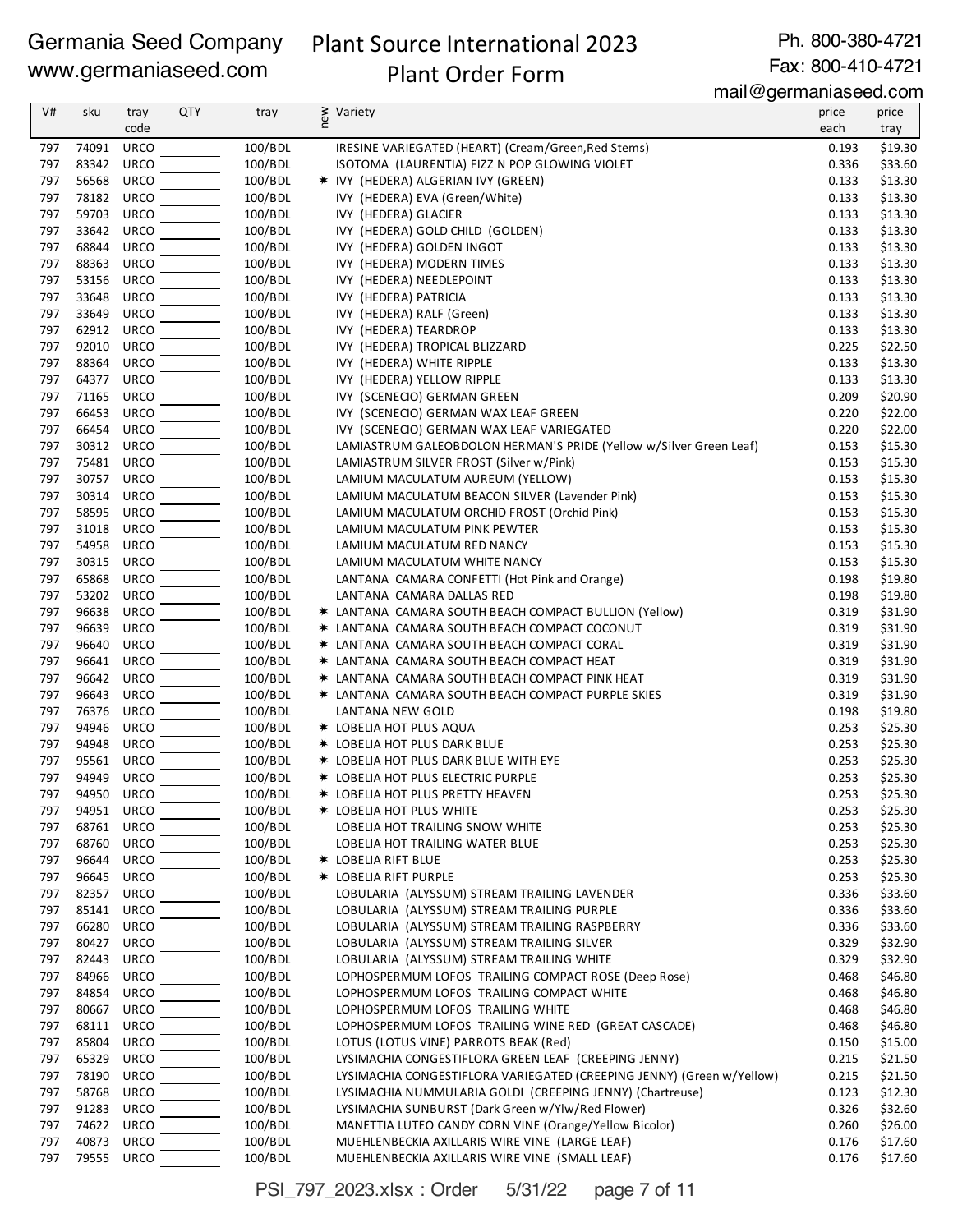## Plant Source International 2023 Plant Order Form

Ph. 800-380-4721

Fax: 800-410-4721 mail@germaniaseed.com

| tray<br>100/BDL<br>\$23.20<br>40874<br><b>URCO</b><br>NEMESIA ESCENTIAL BLACKBERRY (Blue Purple)<br>0.232<br>797<br>40875<br><b>URCO</b><br>100/BDL<br>0.232<br>\$23.20<br>797<br>NEMESIA ESCENTIAL BLUEBERRY CUSTARD (Purple and Yellow)<br>797<br>40876<br>URCO<br>100/BDL<br>0.232<br>NEMESIA ESCENTIAL BUMBLEBERRY (Blue and Rose)<br>\$23.20<br>797<br>40877<br><b>URCO</b><br>100/BDL<br>\$23.20<br>NEMESIA ESCENTIAL PINKBERRY (Pink and Light Pink)<br>0.232<br>797<br>40878<br><b>URCO</b><br>100/BDL<br>NEMESIA ESCENTIAL RASPBERRY LEMONADE (Raspberry and Yellow)<br>0.232<br>\$23.20<br>797<br>40879<br><b>URCO</b><br>\$23.20<br>100/BDL<br>NEMESIA ESCENTIAL STRAWBERRY (Dark and Light Rose)<br>0.232<br><b>URCO</b><br>797<br>40880<br>100/BDL<br>NEMESIA ESCENTIAL SUGARBERRY (Purple and Hot Pink)<br>0.232<br>\$23.20<br><b>URCO</b><br>100/BDL<br>797<br>94437<br>0.189<br>\$18.90<br>NEMESIA NESIA INCA<br>797<br>86152<br><b>URCO</b><br>100/BDL<br>\$18.90<br>NEMESIA NESIA SUNSHINE<br>0.189<br>797<br>85143<br><b>URCO</b><br>100/BDL<br>\$18.90<br>NEMESIA NESIA TROPICAL<br>0.189<br>54874<br>100/BDL<br>797<br><b>URCO</b><br>0.150<br>\$15.00<br>OREGANO ORNAMENTAL ORIGANUM ROTUNDIFOLIUM KENT BEAUTY<br>797<br>69193<br><b>URCO</b><br>100/BDL<br>\$30.90<br>OSTEOSPERMUM ASTRA PURPLE SPOON<br>0.309<br>92012<br>URCO<br>100/BDL<br>797<br>OSTEOSPERMUM GELATO ALMOND<br>0.309<br>\$30.90<br>797<br>92014<br><b>URCO</b><br>100/BDL<br>0.309<br>\$30.90<br>OSTEOSPERMUM GELATO CRANBERRY<br>797<br>95965<br><b>URCO</b><br>100/BDL<br>0.309<br>\$30.90<br>* OSTEOSPERMUM GELATO MACAROON<br>95966<br><b>URCO</b><br>797<br>100/BDL<br>0.309<br>\$30.90<br>* OSTEOSPERMUM GELATO PASSION<br>100/BDL<br>797<br>95967<br><b>URCO</b><br>* OSTEOSPERMUM GELATO PEACH<br>0.309<br>\$30.90<br>797<br>92016<br><b>URCO</b><br>100/BDL<br>\$30.90<br>OSTEOSPERMUM GELATO PINEAPPLE<br>0.309<br>797<br>95968<br><b>URCO</b><br>100/BDL<br>0.309<br>\$30.90<br>* OSTEOSPERMUM GELATO PINK SURPRISE<br><b>URCO</b><br>100/BDL<br>797<br>92018<br>OSTEOSPERMUM GELATO PRUNE<br>0.309<br>\$30.90<br>95969<br><b>URCO</b><br>797<br>100/BDL<br>* OSTEOSPERMUM GELATO RASPBERRY<br>0.309<br>\$30.90<br>797<br>95970<br>URCO<br>100/BDL<br>* OSTEOSPERMUM GELATO VANILLA<br>0.309<br>\$30.90<br>797<br>71987<br><b>URCO</b><br>100/BDL<br>PERILLA TRICOLOR (Burgundy w/Magenta Center)<br>0.198<br>\$19.80<br>797<br>94578<br><b>URCO</b><br>100/BDL<br>PETUNIA BIG DEAL FINGERPAINT<br>0.303<br>\$30.30<br>96646<br><b>URCO</b><br>100/BDL<br>797<br>\$30.30<br>* PETUNIA BIG DEAL HOLLYWOOD STAR<br>0.303<br>100/BDL<br>797<br>91985<br><b>URCO</b><br>0.349<br>\$34.90<br>PETUNIA CRAZYTUNIA AMARENA CREAM<br><b>URCO</b><br>797<br>85151<br>100/BDL<br>\$34.90<br>PETUNIA CRAZYTUNIA BITTER LEMON<br>0.349<br>797<br>94579<br><b>URCO</b><br>\$34.90<br>100/BDL<br>0.349<br>PETUNIA CRAZYTUNIA BLACK & WHITE<br>797<br>82665<br><b>URCO</b><br>100/BDL<br>0.349<br>\$34.90<br>PETUNIA CRAZYTUNIA BLACK MAMBA<br>66319<br><b>URCO</b><br>100/BDL<br>\$34.90<br>797<br>PETUNIA CRAZYTUNIA BLACKBERRY CHEESECAKE<br>0.349<br>797<br>91809<br><b>URCO</b><br>100/BDL<br>PETUNIA CRAZYTUNIA BLACKBERRY JAM<br>0.349<br>\$34.90<br>797<br>88294<br><b>URCO</b><br>100/BDL<br>PETUNIA CRAZYTUNIA BLUE ICE<br>0.349<br>\$34.90<br>797<br>93275<br><b>URCO</b><br>100/BDL<br>0.349<br>\$34.90<br>PETUNIA CRAZYTUNIA CHERRY CHEESECAKE<br>91916<br><b>URCO</b><br>100/BDL<br>797<br>0.349<br>\$34.90<br>PETUNIA CRAZYTUNIA COSMIC PINK<br>100/BDL<br>797<br>89969<br><b>URCO</b><br>PETUNIA CRAZYTUNIA COSMIC PURPLE<br>0.349<br>\$34.90<br>797<br>93277<br><b>URCO</b><br>100/BDL<br>\$34.90<br>PETUNIA CRAZYTUNIA FIRECRACKER<br>0.349<br>88372<br>797<br><b>URCO</b><br>100/BDL<br>0.349<br>\$34.90<br>PETUNIA CRAZYTUNIA FRENCH KISS (Purple/Ivory)<br>94580<br><b>URCO</b><br>797<br>100/BDL<br>\$34.90<br>PETUNIA CRAZYTUNIA FRISKY ORANGE<br>0.349<br>URCO<br>797<br>79820<br>100/BDL<br>0.349<br>\$34.90<br>PETUNIA CRAZYTUNIA FRISKY PURPLE<br>797<br>91986<br>URCO<br>100/BDL<br>0.349<br>\$34.90<br>PETUNIA CRAZYTUNIA FRISKY RED<br>92000<br>URCO<br>100/BDL<br>\$34.90<br>797<br>PETUNIA CRAZYTUNIA FRISKY VIOLET<br>0.349<br>96647<br><b>URCO</b><br>100/BDL<br>0.349<br>\$34.90<br>797<br><b>* PETUNIA CRAZYTUNIA GOLDEN EYE PURPLE</b><br>797<br>96648<br><b>URCO</b><br>100/BDL<br>0.349<br>\$34.90<br><b>★ PETUNIA CRAZYTUNIA GOLDEN EYE ROSE</b><br>40885<br><b>URCO</b><br>100/BDL<br>0.349<br>797<br>PETUNIA CRAZYTUNIA ICED BERRY (White w/Magenta Star/Vein)<br>\$34.90<br>86878<br>URCO<br>100/BDL<br>797<br>PETUNIA CRAZYTUNIA KERMIT PURPLE<br>0.303<br>\$30.30<br>797<br>85032<br><b>URCO</b><br>100/BDL<br>\$34.90<br>PETUNIA CRAZYTUNIA KNIGHT RIDER<br>0.349<br>96649<br><b>URCO</b><br>100/BDL<br>797<br><b>★ PETUNIA CRAZYTUNIA LIGHTHOUSE PINK</b><br>0.349<br>\$34.90<br>66320<br><b>URCO</b><br>100/BDL<br>\$34.90<br>797<br>PETUNIA CRAZYTUNIA LUCKY LILAC<br>0.349<br>URCO<br>797<br>94581<br>100/BDL<br>PETUNIA CRAZYTUNIA MAGENTA STORM<br>0.349<br>\$34.90<br>797<br>82666<br>URCO<br>100/BDL<br>0.349<br>\$34.90<br>PETUNIA CRAZYTUNIA MANDEVILLE<br>73399<br><b>URCO</b><br>100/BDL<br>0.349<br>\$34.90<br>797<br>PETUNIA CRAZYTUNIA MOONSTRUCK<br>797<br>94877<br><b>URCO</b><br>100/BDL<br>0.349<br>\$34.90<br>PETUNIA CRAZYTUNIA NIGHTWATCH<br>71775<br><b>URCO</b><br>100/BDL<br>0.349<br>797<br>PETUNIA CRAZYTUNIA PASSION PUNCH<br>\$34.90<br>797<br>91987<br>URCO<br>100/BDL<br>PETUNIA CRAZYTUNIA PEACH BELLINI<br>0.349<br>\$34.90<br>96650<br><b>URCO</b><br>100/BDL<br>\$34.90<br>797<br><b>* PETUNIA CRAZYTUNIA PINK BRIDE</b><br>0.349<br>41191<br><b>URCO</b><br>100/BDL<br>797<br>PETUNIA CRAZYTUNIA PINK FLAMINGO<br>0.349<br>\$34.90<br><b>URCO</b><br>100/BDL<br>797<br>96651<br><b>★ PETUNIA CRAZYTUNIA PLUMBELIEVABLE (Dark Plum W/Yellow Star)</b><br>0.349<br>\$34.90<br><b>URCO</b><br>100/BDL<br>797<br>82667<br>PETUNIA CRAZYTUNIA PULSE<br>0.349<br>\$34.90<br>797<br>40889<br><b>URCO</b><br>100/BDL<br>\$34.90<br>PETUNIA CRAZYTUNIA PURPLE STORM (White to Purple)<br>0.349<br>797<br>90429<br><b>URCO</b><br>100/BDL<br>0.349<br>\$34.90<br>PETUNIA CRAZYTUNIA RASPBERRY LEMONADE<br>797<br>67719<br><b>URCO</b><br>100/BDL<br>0.349<br>\$34.90<br>PETUNIA CRAZYTUNIA RAZZMATAZZ<br>797<br>82668<br>URCO<br>100/BDL<br>\$34.90<br>PETUNIA CRAZYTUNIA RED BLUES<br>0.349 | V# | sku | tray | <b>QTY</b> | tray | ≥ Variety<br>E | price | price |
|------------------------------------------------------------------------------------------------------------------------------------------------------------------------------------------------------------------------------------------------------------------------------------------------------------------------------------------------------------------------------------------------------------------------------------------------------------------------------------------------------------------------------------------------------------------------------------------------------------------------------------------------------------------------------------------------------------------------------------------------------------------------------------------------------------------------------------------------------------------------------------------------------------------------------------------------------------------------------------------------------------------------------------------------------------------------------------------------------------------------------------------------------------------------------------------------------------------------------------------------------------------------------------------------------------------------------------------------------------------------------------------------------------------------------------------------------------------------------------------------------------------------------------------------------------------------------------------------------------------------------------------------------------------------------------------------------------------------------------------------------------------------------------------------------------------------------------------------------------------------------------------------------------------------------------------------------------------------------------------------------------------------------------------------------------------------------------------------------------------------------------------------------------------------------------------------------------------------------------------------------------------------------------------------------------------------------------------------------------------------------------------------------------------------------------------------------------------------------------------------------------------------------------------------------------------------------------------------------------------------------------------------------------------------------------------------------------------------------------------------------------------------------------------------------------------------------------------------------------------------------------------------------------------------------------------------------------------------------------------------------------------------------------------------------------------------------------------------------------------------------------------------------------------------------------------------------------------------------------------------------------------------------------------------------------------------------------------------------------------------------------------------------------------------------------------------------------------------------------------------------------------------------------------------------------------------------------------------------------------------------------------------------------------------------------------------------------------------------------------------------------------------------------------------------------------------------------------------------------------------------------------------------------------------------------------------------------------------------------------------------------------------------------------------------------------------------------------------------------------------------------------------------------------------------------------------------------------------------------------------------------------------------------------------------------------------------------------------------------------------------------------------------------------------------------------------------------------------------------------------------------------------------------------------------------------------------------------------------------------------------------------------------------------------------------------------------------------------------------------------------------------------------------------------------------------------------------------------------------------------------------------------------------------------------------------------------------------------------------------------------------------------------------------------------------------------------------------------------------------------------------------------------------------------------------------------------------------------------------------------------------------------------------------------------------------------------------------------------------------------------------------------------------------------------------------------------------------------------------------------------------------------------------------------------------------------------------------------------------------------------------------------------------------------------------------------------------------------------------------------------------------------------------------------------------------------------------------------------------------------------------------------------------------------------------------------------------------------------------------------------------------------------------------------------------------------------------------------------------------------------------------------------------------------------------------------------------------------------------------------------------------------------------------------------------------------------------------------------------------------------------------------------------------------------------------------------------|----|-----|------|------------|------|----------------|-------|-------|
|                                                                                                                                                                                                                                                                                                                                                                                                                                                                                                                                                                                                                                                                                                                                                                                                                                                                                                                                                                                                                                                                                                                                                                                                                                                                                                                                                                                                                                                                                                                                                                                                                                                                                                                                                                                                                                                                                                                                                                                                                                                                                                                                                                                                                                                                                                                                                                                                                                                                                                                                                                                                                                                                                                                                                                                                                                                                                                                                                                                                                                                                                                                                                                                                                                                                                                                                                                                                                                                                                                                                                                                                                                                                                                                                                                                                                                                                                                                                                                                                                                                                                                                                                                                                                                                                                                                                                                                                                                                                                                                                                                                                                                                                                                                                                                                                                                                                                                                                                                                                                                                                                                                                                                                                                                                                                                                                                                                                                                                                                                                                                                                                                                                                                                                                                                                                                                                                                                                                                                                                                                                                                                                                                                                                                                                                                                                                                                                                                                                            |    |     | code |            |      |                | each  |       |
|                                                                                                                                                                                                                                                                                                                                                                                                                                                                                                                                                                                                                                                                                                                                                                                                                                                                                                                                                                                                                                                                                                                                                                                                                                                                                                                                                                                                                                                                                                                                                                                                                                                                                                                                                                                                                                                                                                                                                                                                                                                                                                                                                                                                                                                                                                                                                                                                                                                                                                                                                                                                                                                                                                                                                                                                                                                                                                                                                                                                                                                                                                                                                                                                                                                                                                                                                                                                                                                                                                                                                                                                                                                                                                                                                                                                                                                                                                                                                                                                                                                                                                                                                                                                                                                                                                                                                                                                                                                                                                                                                                                                                                                                                                                                                                                                                                                                                                                                                                                                                                                                                                                                                                                                                                                                                                                                                                                                                                                                                                                                                                                                                                                                                                                                                                                                                                                                                                                                                                                                                                                                                                                                                                                                                                                                                                                                                                                                                                                            |    |     |      |            |      |                |       |       |
|                                                                                                                                                                                                                                                                                                                                                                                                                                                                                                                                                                                                                                                                                                                                                                                                                                                                                                                                                                                                                                                                                                                                                                                                                                                                                                                                                                                                                                                                                                                                                                                                                                                                                                                                                                                                                                                                                                                                                                                                                                                                                                                                                                                                                                                                                                                                                                                                                                                                                                                                                                                                                                                                                                                                                                                                                                                                                                                                                                                                                                                                                                                                                                                                                                                                                                                                                                                                                                                                                                                                                                                                                                                                                                                                                                                                                                                                                                                                                                                                                                                                                                                                                                                                                                                                                                                                                                                                                                                                                                                                                                                                                                                                                                                                                                                                                                                                                                                                                                                                                                                                                                                                                                                                                                                                                                                                                                                                                                                                                                                                                                                                                                                                                                                                                                                                                                                                                                                                                                                                                                                                                                                                                                                                                                                                                                                                                                                                                                                            |    |     |      |            |      |                |       |       |
|                                                                                                                                                                                                                                                                                                                                                                                                                                                                                                                                                                                                                                                                                                                                                                                                                                                                                                                                                                                                                                                                                                                                                                                                                                                                                                                                                                                                                                                                                                                                                                                                                                                                                                                                                                                                                                                                                                                                                                                                                                                                                                                                                                                                                                                                                                                                                                                                                                                                                                                                                                                                                                                                                                                                                                                                                                                                                                                                                                                                                                                                                                                                                                                                                                                                                                                                                                                                                                                                                                                                                                                                                                                                                                                                                                                                                                                                                                                                                                                                                                                                                                                                                                                                                                                                                                                                                                                                                                                                                                                                                                                                                                                                                                                                                                                                                                                                                                                                                                                                                                                                                                                                                                                                                                                                                                                                                                                                                                                                                                                                                                                                                                                                                                                                                                                                                                                                                                                                                                                                                                                                                                                                                                                                                                                                                                                                                                                                                                                            |    |     |      |            |      |                |       |       |
|                                                                                                                                                                                                                                                                                                                                                                                                                                                                                                                                                                                                                                                                                                                                                                                                                                                                                                                                                                                                                                                                                                                                                                                                                                                                                                                                                                                                                                                                                                                                                                                                                                                                                                                                                                                                                                                                                                                                                                                                                                                                                                                                                                                                                                                                                                                                                                                                                                                                                                                                                                                                                                                                                                                                                                                                                                                                                                                                                                                                                                                                                                                                                                                                                                                                                                                                                                                                                                                                                                                                                                                                                                                                                                                                                                                                                                                                                                                                                                                                                                                                                                                                                                                                                                                                                                                                                                                                                                                                                                                                                                                                                                                                                                                                                                                                                                                                                                                                                                                                                                                                                                                                                                                                                                                                                                                                                                                                                                                                                                                                                                                                                                                                                                                                                                                                                                                                                                                                                                                                                                                                                                                                                                                                                                                                                                                                                                                                                                                            |    |     |      |            |      |                |       |       |
|                                                                                                                                                                                                                                                                                                                                                                                                                                                                                                                                                                                                                                                                                                                                                                                                                                                                                                                                                                                                                                                                                                                                                                                                                                                                                                                                                                                                                                                                                                                                                                                                                                                                                                                                                                                                                                                                                                                                                                                                                                                                                                                                                                                                                                                                                                                                                                                                                                                                                                                                                                                                                                                                                                                                                                                                                                                                                                                                                                                                                                                                                                                                                                                                                                                                                                                                                                                                                                                                                                                                                                                                                                                                                                                                                                                                                                                                                                                                                                                                                                                                                                                                                                                                                                                                                                                                                                                                                                                                                                                                                                                                                                                                                                                                                                                                                                                                                                                                                                                                                                                                                                                                                                                                                                                                                                                                                                                                                                                                                                                                                                                                                                                                                                                                                                                                                                                                                                                                                                                                                                                                                                                                                                                                                                                                                                                                                                                                                                                            |    |     |      |            |      |                |       |       |
|                                                                                                                                                                                                                                                                                                                                                                                                                                                                                                                                                                                                                                                                                                                                                                                                                                                                                                                                                                                                                                                                                                                                                                                                                                                                                                                                                                                                                                                                                                                                                                                                                                                                                                                                                                                                                                                                                                                                                                                                                                                                                                                                                                                                                                                                                                                                                                                                                                                                                                                                                                                                                                                                                                                                                                                                                                                                                                                                                                                                                                                                                                                                                                                                                                                                                                                                                                                                                                                                                                                                                                                                                                                                                                                                                                                                                                                                                                                                                                                                                                                                                                                                                                                                                                                                                                                                                                                                                                                                                                                                                                                                                                                                                                                                                                                                                                                                                                                                                                                                                                                                                                                                                                                                                                                                                                                                                                                                                                                                                                                                                                                                                                                                                                                                                                                                                                                                                                                                                                                                                                                                                                                                                                                                                                                                                                                                                                                                                                                            |    |     |      |            |      |                |       |       |
|                                                                                                                                                                                                                                                                                                                                                                                                                                                                                                                                                                                                                                                                                                                                                                                                                                                                                                                                                                                                                                                                                                                                                                                                                                                                                                                                                                                                                                                                                                                                                                                                                                                                                                                                                                                                                                                                                                                                                                                                                                                                                                                                                                                                                                                                                                                                                                                                                                                                                                                                                                                                                                                                                                                                                                                                                                                                                                                                                                                                                                                                                                                                                                                                                                                                                                                                                                                                                                                                                                                                                                                                                                                                                                                                                                                                                                                                                                                                                                                                                                                                                                                                                                                                                                                                                                                                                                                                                                                                                                                                                                                                                                                                                                                                                                                                                                                                                                                                                                                                                                                                                                                                                                                                                                                                                                                                                                                                                                                                                                                                                                                                                                                                                                                                                                                                                                                                                                                                                                                                                                                                                                                                                                                                                                                                                                                                                                                                                                                            |    |     |      |            |      |                |       |       |
|                                                                                                                                                                                                                                                                                                                                                                                                                                                                                                                                                                                                                                                                                                                                                                                                                                                                                                                                                                                                                                                                                                                                                                                                                                                                                                                                                                                                                                                                                                                                                                                                                                                                                                                                                                                                                                                                                                                                                                                                                                                                                                                                                                                                                                                                                                                                                                                                                                                                                                                                                                                                                                                                                                                                                                                                                                                                                                                                                                                                                                                                                                                                                                                                                                                                                                                                                                                                                                                                                                                                                                                                                                                                                                                                                                                                                                                                                                                                                                                                                                                                                                                                                                                                                                                                                                                                                                                                                                                                                                                                                                                                                                                                                                                                                                                                                                                                                                                                                                                                                                                                                                                                                                                                                                                                                                                                                                                                                                                                                                                                                                                                                                                                                                                                                                                                                                                                                                                                                                                                                                                                                                                                                                                                                                                                                                                                                                                                                                                            |    |     |      |            |      |                |       |       |
|                                                                                                                                                                                                                                                                                                                                                                                                                                                                                                                                                                                                                                                                                                                                                                                                                                                                                                                                                                                                                                                                                                                                                                                                                                                                                                                                                                                                                                                                                                                                                                                                                                                                                                                                                                                                                                                                                                                                                                                                                                                                                                                                                                                                                                                                                                                                                                                                                                                                                                                                                                                                                                                                                                                                                                                                                                                                                                                                                                                                                                                                                                                                                                                                                                                                                                                                                                                                                                                                                                                                                                                                                                                                                                                                                                                                                                                                                                                                                                                                                                                                                                                                                                                                                                                                                                                                                                                                                                                                                                                                                                                                                                                                                                                                                                                                                                                                                                                                                                                                                                                                                                                                                                                                                                                                                                                                                                                                                                                                                                                                                                                                                                                                                                                                                                                                                                                                                                                                                                                                                                                                                                                                                                                                                                                                                                                                                                                                                                                            |    |     |      |            |      |                |       |       |
|                                                                                                                                                                                                                                                                                                                                                                                                                                                                                                                                                                                                                                                                                                                                                                                                                                                                                                                                                                                                                                                                                                                                                                                                                                                                                                                                                                                                                                                                                                                                                                                                                                                                                                                                                                                                                                                                                                                                                                                                                                                                                                                                                                                                                                                                                                                                                                                                                                                                                                                                                                                                                                                                                                                                                                                                                                                                                                                                                                                                                                                                                                                                                                                                                                                                                                                                                                                                                                                                                                                                                                                                                                                                                                                                                                                                                                                                                                                                                                                                                                                                                                                                                                                                                                                                                                                                                                                                                                                                                                                                                                                                                                                                                                                                                                                                                                                                                                                                                                                                                                                                                                                                                                                                                                                                                                                                                                                                                                                                                                                                                                                                                                                                                                                                                                                                                                                                                                                                                                                                                                                                                                                                                                                                                                                                                                                                                                                                                                                            |    |     |      |            |      |                |       |       |
|                                                                                                                                                                                                                                                                                                                                                                                                                                                                                                                                                                                                                                                                                                                                                                                                                                                                                                                                                                                                                                                                                                                                                                                                                                                                                                                                                                                                                                                                                                                                                                                                                                                                                                                                                                                                                                                                                                                                                                                                                                                                                                                                                                                                                                                                                                                                                                                                                                                                                                                                                                                                                                                                                                                                                                                                                                                                                                                                                                                                                                                                                                                                                                                                                                                                                                                                                                                                                                                                                                                                                                                                                                                                                                                                                                                                                                                                                                                                                                                                                                                                                                                                                                                                                                                                                                                                                                                                                                                                                                                                                                                                                                                                                                                                                                                                                                                                                                                                                                                                                                                                                                                                                                                                                                                                                                                                                                                                                                                                                                                                                                                                                                                                                                                                                                                                                                                                                                                                                                                                                                                                                                                                                                                                                                                                                                                                                                                                                                                            |    |     |      |            |      |                |       |       |
|                                                                                                                                                                                                                                                                                                                                                                                                                                                                                                                                                                                                                                                                                                                                                                                                                                                                                                                                                                                                                                                                                                                                                                                                                                                                                                                                                                                                                                                                                                                                                                                                                                                                                                                                                                                                                                                                                                                                                                                                                                                                                                                                                                                                                                                                                                                                                                                                                                                                                                                                                                                                                                                                                                                                                                                                                                                                                                                                                                                                                                                                                                                                                                                                                                                                                                                                                                                                                                                                                                                                                                                                                                                                                                                                                                                                                                                                                                                                                                                                                                                                                                                                                                                                                                                                                                                                                                                                                                                                                                                                                                                                                                                                                                                                                                                                                                                                                                                                                                                                                                                                                                                                                                                                                                                                                                                                                                                                                                                                                                                                                                                                                                                                                                                                                                                                                                                                                                                                                                                                                                                                                                                                                                                                                                                                                                                                                                                                                                                            |    |     |      |            |      |                |       |       |
|                                                                                                                                                                                                                                                                                                                                                                                                                                                                                                                                                                                                                                                                                                                                                                                                                                                                                                                                                                                                                                                                                                                                                                                                                                                                                                                                                                                                                                                                                                                                                                                                                                                                                                                                                                                                                                                                                                                                                                                                                                                                                                                                                                                                                                                                                                                                                                                                                                                                                                                                                                                                                                                                                                                                                                                                                                                                                                                                                                                                                                                                                                                                                                                                                                                                                                                                                                                                                                                                                                                                                                                                                                                                                                                                                                                                                                                                                                                                                                                                                                                                                                                                                                                                                                                                                                                                                                                                                                                                                                                                                                                                                                                                                                                                                                                                                                                                                                                                                                                                                                                                                                                                                                                                                                                                                                                                                                                                                                                                                                                                                                                                                                                                                                                                                                                                                                                                                                                                                                                                                                                                                                                                                                                                                                                                                                                                                                                                                                                            |    |     |      |            |      |                |       |       |
|                                                                                                                                                                                                                                                                                                                                                                                                                                                                                                                                                                                                                                                                                                                                                                                                                                                                                                                                                                                                                                                                                                                                                                                                                                                                                                                                                                                                                                                                                                                                                                                                                                                                                                                                                                                                                                                                                                                                                                                                                                                                                                                                                                                                                                                                                                                                                                                                                                                                                                                                                                                                                                                                                                                                                                                                                                                                                                                                                                                                                                                                                                                                                                                                                                                                                                                                                                                                                                                                                                                                                                                                                                                                                                                                                                                                                                                                                                                                                                                                                                                                                                                                                                                                                                                                                                                                                                                                                                                                                                                                                                                                                                                                                                                                                                                                                                                                                                                                                                                                                                                                                                                                                                                                                                                                                                                                                                                                                                                                                                                                                                                                                                                                                                                                                                                                                                                                                                                                                                                                                                                                                                                                                                                                                                                                                                                                                                                                                                                            |    |     |      |            |      |                |       |       |
|                                                                                                                                                                                                                                                                                                                                                                                                                                                                                                                                                                                                                                                                                                                                                                                                                                                                                                                                                                                                                                                                                                                                                                                                                                                                                                                                                                                                                                                                                                                                                                                                                                                                                                                                                                                                                                                                                                                                                                                                                                                                                                                                                                                                                                                                                                                                                                                                                                                                                                                                                                                                                                                                                                                                                                                                                                                                                                                                                                                                                                                                                                                                                                                                                                                                                                                                                                                                                                                                                                                                                                                                                                                                                                                                                                                                                                                                                                                                                                                                                                                                                                                                                                                                                                                                                                                                                                                                                                                                                                                                                                                                                                                                                                                                                                                                                                                                                                                                                                                                                                                                                                                                                                                                                                                                                                                                                                                                                                                                                                                                                                                                                                                                                                                                                                                                                                                                                                                                                                                                                                                                                                                                                                                                                                                                                                                                                                                                                                                            |    |     |      |            |      |                |       |       |
|                                                                                                                                                                                                                                                                                                                                                                                                                                                                                                                                                                                                                                                                                                                                                                                                                                                                                                                                                                                                                                                                                                                                                                                                                                                                                                                                                                                                                                                                                                                                                                                                                                                                                                                                                                                                                                                                                                                                                                                                                                                                                                                                                                                                                                                                                                                                                                                                                                                                                                                                                                                                                                                                                                                                                                                                                                                                                                                                                                                                                                                                                                                                                                                                                                                                                                                                                                                                                                                                                                                                                                                                                                                                                                                                                                                                                                                                                                                                                                                                                                                                                                                                                                                                                                                                                                                                                                                                                                                                                                                                                                                                                                                                                                                                                                                                                                                                                                                                                                                                                                                                                                                                                                                                                                                                                                                                                                                                                                                                                                                                                                                                                                                                                                                                                                                                                                                                                                                                                                                                                                                                                                                                                                                                                                                                                                                                                                                                                                                            |    |     |      |            |      |                |       |       |
|                                                                                                                                                                                                                                                                                                                                                                                                                                                                                                                                                                                                                                                                                                                                                                                                                                                                                                                                                                                                                                                                                                                                                                                                                                                                                                                                                                                                                                                                                                                                                                                                                                                                                                                                                                                                                                                                                                                                                                                                                                                                                                                                                                                                                                                                                                                                                                                                                                                                                                                                                                                                                                                                                                                                                                                                                                                                                                                                                                                                                                                                                                                                                                                                                                                                                                                                                                                                                                                                                                                                                                                                                                                                                                                                                                                                                                                                                                                                                                                                                                                                                                                                                                                                                                                                                                                                                                                                                                                                                                                                                                                                                                                                                                                                                                                                                                                                                                                                                                                                                                                                                                                                                                                                                                                                                                                                                                                                                                                                                                                                                                                                                                                                                                                                                                                                                                                                                                                                                                                                                                                                                                                                                                                                                                                                                                                                                                                                                                                            |    |     |      |            |      |                |       |       |
|                                                                                                                                                                                                                                                                                                                                                                                                                                                                                                                                                                                                                                                                                                                                                                                                                                                                                                                                                                                                                                                                                                                                                                                                                                                                                                                                                                                                                                                                                                                                                                                                                                                                                                                                                                                                                                                                                                                                                                                                                                                                                                                                                                                                                                                                                                                                                                                                                                                                                                                                                                                                                                                                                                                                                                                                                                                                                                                                                                                                                                                                                                                                                                                                                                                                                                                                                                                                                                                                                                                                                                                                                                                                                                                                                                                                                                                                                                                                                                                                                                                                                                                                                                                                                                                                                                                                                                                                                                                                                                                                                                                                                                                                                                                                                                                                                                                                                                                                                                                                                                                                                                                                                                                                                                                                                                                                                                                                                                                                                                                                                                                                                                                                                                                                                                                                                                                                                                                                                                                                                                                                                                                                                                                                                                                                                                                                                                                                                                                            |    |     |      |            |      |                |       |       |
|                                                                                                                                                                                                                                                                                                                                                                                                                                                                                                                                                                                                                                                                                                                                                                                                                                                                                                                                                                                                                                                                                                                                                                                                                                                                                                                                                                                                                                                                                                                                                                                                                                                                                                                                                                                                                                                                                                                                                                                                                                                                                                                                                                                                                                                                                                                                                                                                                                                                                                                                                                                                                                                                                                                                                                                                                                                                                                                                                                                                                                                                                                                                                                                                                                                                                                                                                                                                                                                                                                                                                                                                                                                                                                                                                                                                                                                                                                                                                                                                                                                                                                                                                                                                                                                                                                                                                                                                                                                                                                                                                                                                                                                                                                                                                                                                                                                                                                                                                                                                                                                                                                                                                                                                                                                                                                                                                                                                                                                                                                                                                                                                                                                                                                                                                                                                                                                                                                                                                                                                                                                                                                                                                                                                                                                                                                                                                                                                                                                            |    |     |      |            |      |                |       |       |
|                                                                                                                                                                                                                                                                                                                                                                                                                                                                                                                                                                                                                                                                                                                                                                                                                                                                                                                                                                                                                                                                                                                                                                                                                                                                                                                                                                                                                                                                                                                                                                                                                                                                                                                                                                                                                                                                                                                                                                                                                                                                                                                                                                                                                                                                                                                                                                                                                                                                                                                                                                                                                                                                                                                                                                                                                                                                                                                                                                                                                                                                                                                                                                                                                                                                                                                                                                                                                                                                                                                                                                                                                                                                                                                                                                                                                                                                                                                                                                                                                                                                                                                                                                                                                                                                                                                                                                                                                                                                                                                                                                                                                                                                                                                                                                                                                                                                                                                                                                                                                                                                                                                                                                                                                                                                                                                                                                                                                                                                                                                                                                                                                                                                                                                                                                                                                                                                                                                                                                                                                                                                                                                                                                                                                                                                                                                                                                                                                                                            |    |     |      |            |      |                |       |       |
|                                                                                                                                                                                                                                                                                                                                                                                                                                                                                                                                                                                                                                                                                                                                                                                                                                                                                                                                                                                                                                                                                                                                                                                                                                                                                                                                                                                                                                                                                                                                                                                                                                                                                                                                                                                                                                                                                                                                                                                                                                                                                                                                                                                                                                                                                                                                                                                                                                                                                                                                                                                                                                                                                                                                                                                                                                                                                                                                                                                                                                                                                                                                                                                                                                                                                                                                                                                                                                                                                                                                                                                                                                                                                                                                                                                                                                                                                                                                                                                                                                                                                                                                                                                                                                                                                                                                                                                                                                                                                                                                                                                                                                                                                                                                                                                                                                                                                                                                                                                                                                                                                                                                                                                                                                                                                                                                                                                                                                                                                                                                                                                                                                                                                                                                                                                                                                                                                                                                                                                                                                                                                                                                                                                                                                                                                                                                                                                                                                                            |    |     |      |            |      |                |       |       |
|                                                                                                                                                                                                                                                                                                                                                                                                                                                                                                                                                                                                                                                                                                                                                                                                                                                                                                                                                                                                                                                                                                                                                                                                                                                                                                                                                                                                                                                                                                                                                                                                                                                                                                                                                                                                                                                                                                                                                                                                                                                                                                                                                                                                                                                                                                                                                                                                                                                                                                                                                                                                                                                                                                                                                                                                                                                                                                                                                                                                                                                                                                                                                                                                                                                                                                                                                                                                                                                                                                                                                                                                                                                                                                                                                                                                                                                                                                                                                                                                                                                                                                                                                                                                                                                                                                                                                                                                                                                                                                                                                                                                                                                                                                                                                                                                                                                                                                                                                                                                                                                                                                                                                                                                                                                                                                                                                                                                                                                                                                                                                                                                                                                                                                                                                                                                                                                                                                                                                                                                                                                                                                                                                                                                                                                                                                                                                                                                                                                            |    |     |      |            |      |                |       |       |
|                                                                                                                                                                                                                                                                                                                                                                                                                                                                                                                                                                                                                                                                                                                                                                                                                                                                                                                                                                                                                                                                                                                                                                                                                                                                                                                                                                                                                                                                                                                                                                                                                                                                                                                                                                                                                                                                                                                                                                                                                                                                                                                                                                                                                                                                                                                                                                                                                                                                                                                                                                                                                                                                                                                                                                                                                                                                                                                                                                                                                                                                                                                                                                                                                                                                                                                                                                                                                                                                                                                                                                                                                                                                                                                                                                                                                                                                                                                                                                                                                                                                                                                                                                                                                                                                                                                                                                                                                                                                                                                                                                                                                                                                                                                                                                                                                                                                                                                                                                                                                                                                                                                                                                                                                                                                                                                                                                                                                                                                                                                                                                                                                                                                                                                                                                                                                                                                                                                                                                                                                                                                                                                                                                                                                                                                                                                                                                                                                                                            |    |     |      |            |      |                |       |       |
|                                                                                                                                                                                                                                                                                                                                                                                                                                                                                                                                                                                                                                                                                                                                                                                                                                                                                                                                                                                                                                                                                                                                                                                                                                                                                                                                                                                                                                                                                                                                                                                                                                                                                                                                                                                                                                                                                                                                                                                                                                                                                                                                                                                                                                                                                                                                                                                                                                                                                                                                                                                                                                                                                                                                                                                                                                                                                                                                                                                                                                                                                                                                                                                                                                                                                                                                                                                                                                                                                                                                                                                                                                                                                                                                                                                                                                                                                                                                                                                                                                                                                                                                                                                                                                                                                                                                                                                                                                                                                                                                                                                                                                                                                                                                                                                                                                                                                                                                                                                                                                                                                                                                                                                                                                                                                                                                                                                                                                                                                                                                                                                                                                                                                                                                                                                                                                                                                                                                                                                                                                                                                                                                                                                                                                                                                                                                                                                                                                                            |    |     |      |            |      |                |       |       |
|                                                                                                                                                                                                                                                                                                                                                                                                                                                                                                                                                                                                                                                                                                                                                                                                                                                                                                                                                                                                                                                                                                                                                                                                                                                                                                                                                                                                                                                                                                                                                                                                                                                                                                                                                                                                                                                                                                                                                                                                                                                                                                                                                                                                                                                                                                                                                                                                                                                                                                                                                                                                                                                                                                                                                                                                                                                                                                                                                                                                                                                                                                                                                                                                                                                                                                                                                                                                                                                                                                                                                                                                                                                                                                                                                                                                                                                                                                                                                                                                                                                                                                                                                                                                                                                                                                                                                                                                                                                                                                                                                                                                                                                                                                                                                                                                                                                                                                                                                                                                                                                                                                                                                                                                                                                                                                                                                                                                                                                                                                                                                                                                                                                                                                                                                                                                                                                                                                                                                                                                                                                                                                                                                                                                                                                                                                                                                                                                                                                            |    |     |      |            |      |                |       |       |
|                                                                                                                                                                                                                                                                                                                                                                                                                                                                                                                                                                                                                                                                                                                                                                                                                                                                                                                                                                                                                                                                                                                                                                                                                                                                                                                                                                                                                                                                                                                                                                                                                                                                                                                                                                                                                                                                                                                                                                                                                                                                                                                                                                                                                                                                                                                                                                                                                                                                                                                                                                                                                                                                                                                                                                                                                                                                                                                                                                                                                                                                                                                                                                                                                                                                                                                                                                                                                                                                                                                                                                                                                                                                                                                                                                                                                                                                                                                                                                                                                                                                                                                                                                                                                                                                                                                                                                                                                                                                                                                                                                                                                                                                                                                                                                                                                                                                                                                                                                                                                                                                                                                                                                                                                                                                                                                                                                                                                                                                                                                                                                                                                                                                                                                                                                                                                                                                                                                                                                                                                                                                                                                                                                                                                                                                                                                                                                                                                                                            |    |     |      |            |      |                |       |       |
|                                                                                                                                                                                                                                                                                                                                                                                                                                                                                                                                                                                                                                                                                                                                                                                                                                                                                                                                                                                                                                                                                                                                                                                                                                                                                                                                                                                                                                                                                                                                                                                                                                                                                                                                                                                                                                                                                                                                                                                                                                                                                                                                                                                                                                                                                                                                                                                                                                                                                                                                                                                                                                                                                                                                                                                                                                                                                                                                                                                                                                                                                                                                                                                                                                                                                                                                                                                                                                                                                                                                                                                                                                                                                                                                                                                                                                                                                                                                                                                                                                                                                                                                                                                                                                                                                                                                                                                                                                                                                                                                                                                                                                                                                                                                                                                                                                                                                                                                                                                                                                                                                                                                                                                                                                                                                                                                                                                                                                                                                                                                                                                                                                                                                                                                                                                                                                                                                                                                                                                                                                                                                                                                                                                                                                                                                                                                                                                                                                                            |    |     |      |            |      |                |       |       |
|                                                                                                                                                                                                                                                                                                                                                                                                                                                                                                                                                                                                                                                                                                                                                                                                                                                                                                                                                                                                                                                                                                                                                                                                                                                                                                                                                                                                                                                                                                                                                                                                                                                                                                                                                                                                                                                                                                                                                                                                                                                                                                                                                                                                                                                                                                                                                                                                                                                                                                                                                                                                                                                                                                                                                                                                                                                                                                                                                                                                                                                                                                                                                                                                                                                                                                                                                                                                                                                                                                                                                                                                                                                                                                                                                                                                                                                                                                                                                                                                                                                                                                                                                                                                                                                                                                                                                                                                                                                                                                                                                                                                                                                                                                                                                                                                                                                                                                                                                                                                                                                                                                                                                                                                                                                                                                                                                                                                                                                                                                                                                                                                                                                                                                                                                                                                                                                                                                                                                                                                                                                                                                                                                                                                                                                                                                                                                                                                                                                            |    |     |      |            |      |                |       |       |
|                                                                                                                                                                                                                                                                                                                                                                                                                                                                                                                                                                                                                                                                                                                                                                                                                                                                                                                                                                                                                                                                                                                                                                                                                                                                                                                                                                                                                                                                                                                                                                                                                                                                                                                                                                                                                                                                                                                                                                                                                                                                                                                                                                                                                                                                                                                                                                                                                                                                                                                                                                                                                                                                                                                                                                                                                                                                                                                                                                                                                                                                                                                                                                                                                                                                                                                                                                                                                                                                                                                                                                                                                                                                                                                                                                                                                                                                                                                                                                                                                                                                                                                                                                                                                                                                                                                                                                                                                                                                                                                                                                                                                                                                                                                                                                                                                                                                                                                                                                                                                                                                                                                                                                                                                                                                                                                                                                                                                                                                                                                                                                                                                                                                                                                                                                                                                                                                                                                                                                                                                                                                                                                                                                                                                                                                                                                                                                                                                                                            |    |     |      |            |      |                |       |       |
|                                                                                                                                                                                                                                                                                                                                                                                                                                                                                                                                                                                                                                                                                                                                                                                                                                                                                                                                                                                                                                                                                                                                                                                                                                                                                                                                                                                                                                                                                                                                                                                                                                                                                                                                                                                                                                                                                                                                                                                                                                                                                                                                                                                                                                                                                                                                                                                                                                                                                                                                                                                                                                                                                                                                                                                                                                                                                                                                                                                                                                                                                                                                                                                                                                                                                                                                                                                                                                                                                                                                                                                                                                                                                                                                                                                                                                                                                                                                                                                                                                                                                                                                                                                                                                                                                                                                                                                                                                                                                                                                                                                                                                                                                                                                                                                                                                                                                                                                                                                                                                                                                                                                                                                                                                                                                                                                                                                                                                                                                                                                                                                                                                                                                                                                                                                                                                                                                                                                                                                                                                                                                                                                                                                                                                                                                                                                                                                                                                                            |    |     |      |            |      |                |       |       |
|                                                                                                                                                                                                                                                                                                                                                                                                                                                                                                                                                                                                                                                                                                                                                                                                                                                                                                                                                                                                                                                                                                                                                                                                                                                                                                                                                                                                                                                                                                                                                                                                                                                                                                                                                                                                                                                                                                                                                                                                                                                                                                                                                                                                                                                                                                                                                                                                                                                                                                                                                                                                                                                                                                                                                                                                                                                                                                                                                                                                                                                                                                                                                                                                                                                                                                                                                                                                                                                                                                                                                                                                                                                                                                                                                                                                                                                                                                                                                                                                                                                                                                                                                                                                                                                                                                                                                                                                                                                                                                                                                                                                                                                                                                                                                                                                                                                                                                                                                                                                                                                                                                                                                                                                                                                                                                                                                                                                                                                                                                                                                                                                                                                                                                                                                                                                                                                                                                                                                                                                                                                                                                                                                                                                                                                                                                                                                                                                                                                            |    |     |      |            |      |                |       |       |
|                                                                                                                                                                                                                                                                                                                                                                                                                                                                                                                                                                                                                                                                                                                                                                                                                                                                                                                                                                                                                                                                                                                                                                                                                                                                                                                                                                                                                                                                                                                                                                                                                                                                                                                                                                                                                                                                                                                                                                                                                                                                                                                                                                                                                                                                                                                                                                                                                                                                                                                                                                                                                                                                                                                                                                                                                                                                                                                                                                                                                                                                                                                                                                                                                                                                                                                                                                                                                                                                                                                                                                                                                                                                                                                                                                                                                                                                                                                                                                                                                                                                                                                                                                                                                                                                                                                                                                                                                                                                                                                                                                                                                                                                                                                                                                                                                                                                                                                                                                                                                                                                                                                                                                                                                                                                                                                                                                                                                                                                                                                                                                                                                                                                                                                                                                                                                                                                                                                                                                                                                                                                                                                                                                                                                                                                                                                                                                                                                                                            |    |     |      |            |      |                |       |       |
|                                                                                                                                                                                                                                                                                                                                                                                                                                                                                                                                                                                                                                                                                                                                                                                                                                                                                                                                                                                                                                                                                                                                                                                                                                                                                                                                                                                                                                                                                                                                                                                                                                                                                                                                                                                                                                                                                                                                                                                                                                                                                                                                                                                                                                                                                                                                                                                                                                                                                                                                                                                                                                                                                                                                                                                                                                                                                                                                                                                                                                                                                                                                                                                                                                                                                                                                                                                                                                                                                                                                                                                                                                                                                                                                                                                                                                                                                                                                                                                                                                                                                                                                                                                                                                                                                                                                                                                                                                                                                                                                                                                                                                                                                                                                                                                                                                                                                                                                                                                                                                                                                                                                                                                                                                                                                                                                                                                                                                                                                                                                                                                                                                                                                                                                                                                                                                                                                                                                                                                                                                                                                                                                                                                                                                                                                                                                                                                                                                                            |    |     |      |            |      |                |       |       |
|                                                                                                                                                                                                                                                                                                                                                                                                                                                                                                                                                                                                                                                                                                                                                                                                                                                                                                                                                                                                                                                                                                                                                                                                                                                                                                                                                                                                                                                                                                                                                                                                                                                                                                                                                                                                                                                                                                                                                                                                                                                                                                                                                                                                                                                                                                                                                                                                                                                                                                                                                                                                                                                                                                                                                                                                                                                                                                                                                                                                                                                                                                                                                                                                                                                                                                                                                                                                                                                                                                                                                                                                                                                                                                                                                                                                                                                                                                                                                                                                                                                                                                                                                                                                                                                                                                                                                                                                                                                                                                                                                                                                                                                                                                                                                                                                                                                                                                                                                                                                                                                                                                                                                                                                                                                                                                                                                                                                                                                                                                                                                                                                                                                                                                                                                                                                                                                                                                                                                                                                                                                                                                                                                                                                                                                                                                                                                                                                                                                            |    |     |      |            |      |                |       |       |
|                                                                                                                                                                                                                                                                                                                                                                                                                                                                                                                                                                                                                                                                                                                                                                                                                                                                                                                                                                                                                                                                                                                                                                                                                                                                                                                                                                                                                                                                                                                                                                                                                                                                                                                                                                                                                                                                                                                                                                                                                                                                                                                                                                                                                                                                                                                                                                                                                                                                                                                                                                                                                                                                                                                                                                                                                                                                                                                                                                                                                                                                                                                                                                                                                                                                                                                                                                                                                                                                                                                                                                                                                                                                                                                                                                                                                                                                                                                                                                                                                                                                                                                                                                                                                                                                                                                                                                                                                                                                                                                                                                                                                                                                                                                                                                                                                                                                                                                                                                                                                                                                                                                                                                                                                                                                                                                                                                                                                                                                                                                                                                                                                                                                                                                                                                                                                                                                                                                                                                                                                                                                                                                                                                                                                                                                                                                                                                                                                                                            |    |     |      |            |      |                |       |       |
|                                                                                                                                                                                                                                                                                                                                                                                                                                                                                                                                                                                                                                                                                                                                                                                                                                                                                                                                                                                                                                                                                                                                                                                                                                                                                                                                                                                                                                                                                                                                                                                                                                                                                                                                                                                                                                                                                                                                                                                                                                                                                                                                                                                                                                                                                                                                                                                                                                                                                                                                                                                                                                                                                                                                                                                                                                                                                                                                                                                                                                                                                                                                                                                                                                                                                                                                                                                                                                                                                                                                                                                                                                                                                                                                                                                                                                                                                                                                                                                                                                                                                                                                                                                                                                                                                                                                                                                                                                                                                                                                                                                                                                                                                                                                                                                                                                                                                                                                                                                                                                                                                                                                                                                                                                                                                                                                                                                                                                                                                                                                                                                                                                                                                                                                                                                                                                                                                                                                                                                                                                                                                                                                                                                                                                                                                                                                                                                                                                                            |    |     |      |            |      |                |       |       |
|                                                                                                                                                                                                                                                                                                                                                                                                                                                                                                                                                                                                                                                                                                                                                                                                                                                                                                                                                                                                                                                                                                                                                                                                                                                                                                                                                                                                                                                                                                                                                                                                                                                                                                                                                                                                                                                                                                                                                                                                                                                                                                                                                                                                                                                                                                                                                                                                                                                                                                                                                                                                                                                                                                                                                                                                                                                                                                                                                                                                                                                                                                                                                                                                                                                                                                                                                                                                                                                                                                                                                                                                                                                                                                                                                                                                                                                                                                                                                                                                                                                                                                                                                                                                                                                                                                                                                                                                                                                                                                                                                                                                                                                                                                                                                                                                                                                                                                                                                                                                                                                                                                                                                                                                                                                                                                                                                                                                                                                                                                                                                                                                                                                                                                                                                                                                                                                                                                                                                                                                                                                                                                                                                                                                                                                                                                                                                                                                                                                            |    |     |      |            |      |                |       |       |
|                                                                                                                                                                                                                                                                                                                                                                                                                                                                                                                                                                                                                                                                                                                                                                                                                                                                                                                                                                                                                                                                                                                                                                                                                                                                                                                                                                                                                                                                                                                                                                                                                                                                                                                                                                                                                                                                                                                                                                                                                                                                                                                                                                                                                                                                                                                                                                                                                                                                                                                                                                                                                                                                                                                                                                                                                                                                                                                                                                                                                                                                                                                                                                                                                                                                                                                                                                                                                                                                                                                                                                                                                                                                                                                                                                                                                                                                                                                                                                                                                                                                                                                                                                                                                                                                                                                                                                                                                                                                                                                                                                                                                                                                                                                                                                                                                                                                                                                                                                                                                                                                                                                                                                                                                                                                                                                                                                                                                                                                                                                                                                                                                                                                                                                                                                                                                                                                                                                                                                                                                                                                                                                                                                                                                                                                                                                                                                                                                                                            |    |     |      |            |      |                |       |       |
|                                                                                                                                                                                                                                                                                                                                                                                                                                                                                                                                                                                                                                                                                                                                                                                                                                                                                                                                                                                                                                                                                                                                                                                                                                                                                                                                                                                                                                                                                                                                                                                                                                                                                                                                                                                                                                                                                                                                                                                                                                                                                                                                                                                                                                                                                                                                                                                                                                                                                                                                                                                                                                                                                                                                                                                                                                                                                                                                                                                                                                                                                                                                                                                                                                                                                                                                                                                                                                                                                                                                                                                                                                                                                                                                                                                                                                                                                                                                                                                                                                                                                                                                                                                                                                                                                                                                                                                                                                                                                                                                                                                                                                                                                                                                                                                                                                                                                                                                                                                                                                                                                                                                                                                                                                                                                                                                                                                                                                                                                                                                                                                                                                                                                                                                                                                                                                                                                                                                                                                                                                                                                                                                                                                                                                                                                                                                                                                                                                                            |    |     |      |            |      |                |       |       |
|                                                                                                                                                                                                                                                                                                                                                                                                                                                                                                                                                                                                                                                                                                                                                                                                                                                                                                                                                                                                                                                                                                                                                                                                                                                                                                                                                                                                                                                                                                                                                                                                                                                                                                                                                                                                                                                                                                                                                                                                                                                                                                                                                                                                                                                                                                                                                                                                                                                                                                                                                                                                                                                                                                                                                                                                                                                                                                                                                                                                                                                                                                                                                                                                                                                                                                                                                                                                                                                                                                                                                                                                                                                                                                                                                                                                                                                                                                                                                                                                                                                                                                                                                                                                                                                                                                                                                                                                                                                                                                                                                                                                                                                                                                                                                                                                                                                                                                                                                                                                                                                                                                                                                                                                                                                                                                                                                                                                                                                                                                                                                                                                                                                                                                                                                                                                                                                                                                                                                                                                                                                                                                                                                                                                                                                                                                                                                                                                                                                            |    |     |      |            |      |                |       |       |
|                                                                                                                                                                                                                                                                                                                                                                                                                                                                                                                                                                                                                                                                                                                                                                                                                                                                                                                                                                                                                                                                                                                                                                                                                                                                                                                                                                                                                                                                                                                                                                                                                                                                                                                                                                                                                                                                                                                                                                                                                                                                                                                                                                                                                                                                                                                                                                                                                                                                                                                                                                                                                                                                                                                                                                                                                                                                                                                                                                                                                                                                                                                                                                                                                                                                                                                                                                                                                                                                                                                                                                                                                                                                                                                                                                                                                                                                                                                                                                                                                                                                                                                                                                                                                                                                                                                                                                                                                                                                                                                                                                                                                                                                                                                                                                                                                                                                                                                                                                                                                                                                                                                                                                                                                                                                                                                                                                                                                                                                                                                                                                                                                                                                                                                                                                                                                                                                                                                                                                                                                                                                                                                                                                                                                                                                                                                                                                                                                                                            |    |     |      |            |      |                |       |       |
|                                                                                                                                                                                                                                                                                                                                                                                                                                                                                                                                                                                                                                                                                                                                                                                                                                                                                                                                                                                                                                                                                                                                                                                                                                                                                                                                                                                                                                                                                                                                                                                                                                                                                                                                                                                                                                                                                                                                                                                                                                                                                                                                                                                                                                                                                                                                                                                                                                                                                                                                                                                                                                                                                                                                                                                                                                                                                                                                                                                                                                                                                                                                                                                                                                                                                                                                                                                                                                                                                                                                                                                                                                                                                                                                                                                                                                                                                                                                                                                                                                                                                                                                                                                                                                                                                                                                                                                                                                                                                                                                                                                                                                                                                                                                                                                                                                                                                                                                                                                                                                                                                                                                                                                                                                                                                                                                                                                                                                                                                                                                                                                                                                                                                                                                                                                                                                                                                                                                                                                                                                                                                                                                                                                                                                                                                                                                                                                                                                                            |    |     |      |            |      |                |       |       |
|                                                                                                                                                                                                                                                                                                                                                                                                                                                                                                                                                                                                                                                                                                                                                                                                                                                                                                                                                                                                                                                                                                                                                                                                                                                                                                                                                                                                                                                                                                                                                                                                                                                                                                                                                                                                                                                                                                                                                                                                                                                                                                                                                                                                                                                                                                                                                                                                                                                                                                                                                                                                                                                                                                                                                                                                                                                                                                                                                                                                                                                                                                                                                                                                                                                                                                                                                                                                                                                                                                                                                                                                                                                                                                                                                                                                                                                                                                                                                                                                                                                                                                                                                                                                                                                                                                                                                                                                                                                                                                                                                                                                                                                                                                                                                                                                                                                                                                                                                                                                                                                                                                                                                                                                                                                                                                                                                                                                                                                                                                                                                                                                                                                                                                                                                                                                                                                                                                                                                                                                                                                                                                                                                                                                                                                                                                                                                                                                                                                            |    |     |      |            |      |                |       |       |
|                                                                                                                                                                                                                                                                                                                                                                                                                                                                                                                                                                                                                                                                                                                                                                                                                                                                                                                                                                                                                                                                                                                                                                                                                                                                                                                                                                                                                                                                                                                                                                                                                                                                                                                                                                                                                                                                                                                                                                                                                                                                                                                                                                                                                                                                                                                                                                                                                                                                                                                                                                                                                                                                                                                                                                                                                                                                                                                                                                                                                                                                                                                                                                                                                                                                                                                                                                                                                                                                                                                                                                                                                                                                                                                                                                                                                                                                                                                                                                                                                                                                                                                                                                                                                                                                                                                                                                                                                                                                                                                                                                                                                                                                                                                                                                                                                                                                                                                                                                                                                                                                                                                                                                                                                                                                                                                                                                                                                                                                                                                                                                                                                                                                                                                                                                                                                                                                                                                                                                                                                                                                                                                                                                                                                                                                                                                                                                                                                                                            |    |     |      |            |      |                |       |       |
|                                                                                                                                                                                                                                                                                                                                                                                                                                                                                                                                                                                                                                                                                                                                                                                                                                                                                                                                                                                                                                                                                                                                                                                                                                                                                                                                                                                                                                                                                                                                                                                                                                                                                                                                                                                                                                                                                                                                                                                                                                                                                                                                                                                                                                                                                                                                                                                                                                                                                                                                                                                                                                                                                                                                                                                                                                                                                                                                                                                                                                                                                                                                                                                                                                                                                                                                                                                                                                                                                                                                                                                                                                                                                                                                                                                                                                                                                                                                                                                                                                                                                                                                                                                                                                                                                                                                                                                                                                                                                                                                                                                                                                                                                                                                                                                                                                                                                                                                                                                                                                                                                                                                                                                                                                                                                                                                                                                                                                                                                                                                                                                                                                                                                                                                                                                                                                                                                                                                                                                                                                                                                                                                                                                                                                                                                                                                                                                                                                                            |    |     |      |            |      |                |       |       |
|                                                                                                                                                                                                                                                                                                                                                                                                                                                                                                                                                                                                                                                                                                                                                                                                                                                                                                                                                                                                                                                                                                                                                                                                                                                                                                                                                                                                                                                                                                                                                                                                                                                                                                                                                                                                                                                                                                                                                                                                                                                                                                                                                                                                                                                                                                                                                                                                                                                                                                                                                                                                                                                                                                                                                                                                                                                                                                                                                                                                                                                                                                                                                                                                                                                                                                                                                                                                                                                                                                                                                                                                                                                                                                                                                                                                                                                                                                                                                                                                                                                                                                                                                                                                                                                                                                                                                                                                                                                                                                                                                                                                                                                                                                                                                                                                                                                                                                                                                                                                                                                                                                                                                                                                                                                                                                                                                                                                                                                                                                                                                                                                                                                                                                                                                                                                                                                                                                                                                                                                                                                                                                                                                                                                                                                                                                                                                                                                                                                            |    |     |      |            |      |                |       |       |
|                                                                                                                                                                                                                                                                                                                                                                                                                                                                                                                                                                                                                                                                                                                                                                                                                                                                                                                                                                                                                                                                                                                                                                                                                                                                                                                                                                                                                                                                                                                                                                                                                                                                                                                                                                                                                                                                                                                                                                                                                                                                                                                                                                                                                                                                                                                                                                                                                                                                                                                                                                                                                                                                                                                                                                                                                                                                                                                                                                                                                                                                                                                                                                                                                                                                                                                                                                                                                                                                                                                                                                                                                                                                                                                                                                                                                                                                                                                                                                                                                                                                                                                                                                                                                                                                                                                                                                                                                                                                                                                                                                                                                                                                                                                                                                                                                                                                                                                                                                                                                                                                                                                                                                                                                                                                                                                                                                                                                                                                                                                                                                                                                                                                                                                                                                                                                                                                                                                                                                                                                                                                                                                                                                                                                                                                                                                                                                                                                                                            |    |     |      |            |      |                |       |       |
|                                                                                                                                                                                                                                                                                                                                                                                                                                                                                                                                                                                                                                                                                                                                                                                                                                                                                                                                                                                                                                                                                                                                                                                                                                                                                                                                                                                                                                                                                                                                                                                                                                                                                                                                                                                                                                                                                                                                                                                                                                                                                                                                                                                                                                                                                                                                                                                                                                                                                                                                                                                                                                                                                                                                                                                                                                                                                                                                                                                                                                                                                                                                                                                                                                                                                                                                                                                                                                                                                                                                                                                                                                                                                                                                                                                                                                                                                                                                                                                                                                                                                                                                                                                                                                                                                                                                                                                                                                                                                                                                                                                                                                                                                                                                                                                                                                                                                                                                                                                                                                                                                                                                                                                                                                                                                                                                                                                                                                                                                                                                                                                                                                                                                                                                                                                                                                                                                                                                                                                                                                                                                                                                                                                                                                                                                                                                                                                                                                                            |    |     |      |            |      |                |       |       |
|                                                                                                                                                                                                                                                                                                                                                                                                                                                                                                                                                                                                                                                                                                                                                                                                                                                                                                                                                                                                                                                                                                                                                                                                                                                                                                                                                                                                                                                                                                                                                                                                                                                                                                                                                                                                                                                                                                                                                                                                                                                                                                                                                                                                                                                                                                                                                                                                                                                                                                                                                                                                                                                                                                                                                                                                                                                                                                                                                                                                                                                                                                                                                                                                                                                                                                                                                                                                                                                                                                                                                                                                                                                                                                                                                                                                                                                                                                                                                                                                                                                                                                                                                                                                                                                                                                                                                                                                                                                                                                                                                                                                                                                                                                                                                                                                                                                                                                                                                                                                                                                                                                                                                                                                                                                                                                                                                                                                                                                                                                                                                                                                                                                                                                                                                                                                                                                                                                                                                                                                                                                                                                                                                                                                                                                                                                                                                                                                                                                            |    |     |      |            |      |                |       |       |
|                                                                                                                                                                                                                                                                                                                                                                                                                                                                                                                                                                                                                                                                                                                                                                                                                                                                                                                                                                                                                                                                                                                                                                                                                                                                                                                                                                                                                                                                                                                                                                                                                                                                                                                                                                                                                                                                                                                                                                                                                                                                                                                                                                                                                                                                                                                                                                                                                                                                                                                                                                                                                                                                                                                                                                                                                                                                                                                                                                                                                                                                                                                                                                                                                                                                                                                                                                                                                                                                                                                                                                                                                                                                                                                                                                                                                                                                                                                                                                                                                                                                                                                                                                                                                                                                                                                                                                                                                                                                                                                                                                                                                                                                                                                                                                                                                                                                                                                                                                                                                                                                                                                                                                                                                                                                                                                                                                                                                                                                                                                                                                                                                                                                                                                                                                                                                                                                                                                                                                                                                                                                                                                                                                                                                                                                                                                                                                                                                                                            |    |     |      |            |      |                |       |       |
|                                                                                                                                                                                                                                                                                                                                                                                                                                                                                                                                                                                                                                                                                                                                                                                                                                                                                                                                                                                                                                                                                                                                                                                                                                                                                                                                                                                                                                                                                                                                                                                                                                                                                                                                                                                                                                                                                                                                                                                                                                                                                                                                                                                                                                                                                                                                                                                                                                                                                                                                                                                                                                                                                                                                                                                                                                                                                                                                                                                                                                                                                                                                                                                                                                                                                                                                                                                                                                                                                                                                                                                                                                                                                                                                                                                                                                                                                                                                                                                                                                                                                                                                                                                                                                                                                                                                                                                                                                                                                                                                                                                                                                                                                                                                                                                                                                                                                                                                                                                                                                                                                                                                                                                                                                                                                                                                                                                                                                                                                                                                                                                                                                                                                                                                                                                                                                                                                                                                                                                                                                                                                                                                                                                                                                                                                                                                                                                                                                                            |    |     |      |            |      |                |       |       |
|                                                                                                                                                                                                                                                                                                                                                                                                                                                                                                                                                                                                                                                                                                                                                                                                                                                                                                                                                                                                                                                                                                                                                                                                                                                                                                                                                                                                                                                                                                                                                                                                                                                                                                                                                                                                                                                                                                                                                                                                                                                                                                                                                                                                                                                                                                                                                                                                                                                                                                                                                                                                                                                                                                                                                                                                                                                                                                                                                                                                                                                                                                                                                                                                                                                                                                                                                                                                                                                                                                                                                                                                                                                                                                                                                                                                                                                                                                                                                                                                                                                                                                                                                                                                                                                                                                                                                                                                                                                                                                                                                                                                                                                                                                                                                                                                                                                                                                                                                                                                                                                                                                                                                                                                                                                                                                                                                                                                                                                                                                                                                                                                                                                                                                                                                                                                                                                                                                                                                                                                                                                                                                                                                                                                                                                                                                                                                                                                                                                            |    |     |      |            |      |                |       |       |
|                                                                                                                                                                                                                                                                                                                                                                                                                                                                                                                                                                                                                                                                                                                                                                                                                                                                                                                                                                                                                                                                                                                                                                                                                                                                                                                                                                                                                                                                                                                                                                                                                                                                                                                                                                                                                                                                                                                                                                                                                                                                                                                                                                                                                                                                                                                                                                                                                                                                                                                                                                                                                                                                                                                                                                                                                                                                                                                                                                                                                                                                                                                                                                                                                                                                                                                                                                                                                                                                                                                                                                                                                                                                                                                                                                                                                                                                                                                                                                                                                                                                                                                                                                                                                                                                                                                                                                                                                                                                                                                                                                                                                                                                                                                                                                                                                                                                                                                                                                                                                                                                                                                                                                                                                                                                                                                                                                                                                                                                                                                                                                                                                                                                                                                                                                                                                                                                                                                                                                                                                                                                                                                                                                                                                                                                                                                                                                                                                                                            |    |     |      |            |      |                |       |       |
|                                                                                                                                                                                                                                                                                                                                                                                                                                                                                                                                                                                                                                                                                                                                                                                                                                                                                                                                                                                                                                                                                                                                                                                                                                                                                                                                                                                                                                                                                                                                                                                                                                                                                                                                                                                                                                                                                                                                                                                                                                                                                                                                                                                                                                                                                                                                                                                                                                                                                                                                                                                                                                                                                                                                                                                                                                                                                                                                                                                                                                                                                                                                                                                                                                                                                                                                                                                                                                                                                                                                                                                                                                                                                                                                                                                                                                                                                                                                                                                                                                                                                                                                                                                                                                                                                                                                                                                                                                                                                                                                                                                                                                                                                                                                                                                                                                                                                                                                                                                                                                                                                                                                                                                                                                                                                                                                                                                                                                                                                                                                                                                                                                                                                                                                                                                                                                                                                                                                                                                                                                                                                                                                                                                                                                                                                                                                                                                                                                                            |    |     |      |            |      |                |       |       |
|                                                                                                                                                                                                                                                                                                                                                                                                                                                                                                                                                                                                                                                                                                                                                                                                                                                                                                                                                                                                                                                                                                                                                                                                                                                                                                                                                                                                                                                                                                                                                                                                                                                                                                                                                                                                                                                                                                                                                                                                                                                                                                                                                                                                                                                                                                                                                                                                                                                                                                                                                                                                                                                                                                                                                                                                                                                                                                                                                                                                                                                                                                                                                                                                                                                                                                                                                                                                                                                                                                                                                                                                                                                                                                                                                                                                                                                                                                                                                                                                                                                                                                                                                                                                                                                                                                                                                                                                                                                                                                                                                                                                                                                                                                                                                                                                                                                                                                                                                                                                                                                                                                                                                                                                                                                                                                                                                                                                                                                                                                                                                                                                                                                                                                                                                                                                                                                                                                                                                                                                                                                                                                                                                                                                                                                                                                                                                                                                                                                            |    |     |      |            |      |                |       |       |
|                                                                                                                                                                                                                                                                                                                                                                                                                                                                                                                                                                                                                                                                                                                                                                                                                                                                                                                                                                                                                                                                                                                                                                                                                                                                                                                                                                                                                                                                                                                                                                                                                                                                                                                                                                                                                                                                                                                                                                                                                                                                                                                                                                                                                                                                                                                                                                                                                                                                                                                                                                                                                                                                                                                                                                                                                                                                                                                                                                                                                                                                                                                                                                                                                                                                                                                                                                                                                                                                                                                                                                                                                                                                                                                                                                                                                                                                                                                                                                                                                                                                                                                                                                                                                                                                                                                                                                                                                                                                                                                                                                                                                                                                                                                                                                                                                                                                                                                                                                                                                                                                                                                                                                                                                                                                                                                                                                                                                                                                                                                                                                                                                                                                                                                                                                                                                                                                                                                                                                                                                                                                                                                                                                                                                                                                                                                                                                                                                                                            |    |     |      |            |      |                |       |       |
|                                                                                                                                                                                                                                                                                                                                                                                                                                                                                                                                                                                                                                                                                                                                                                                                                                                                                                                                                                                                                                                                                                                                                                                                                                                                                                                                                                                                                                                                                                                                                                                                                                                                                                                                                                                                                                                                                                                                                                                                                                                                                                                                                                                                                                                                                                                                                                                                                                                                                                                                                                                                                                                                                                                                                                                                                                                                                                                                                                                                                                                                                                                                                                                                                                                                                                                                                                                                                                                                                                                                                                                                                                                                                                                                                                                                                                                                                                                                                                                                                                                                                                                                                                                                                                                                                                                                                                                                                                                                                                                                                                                                                                                                                                                                                                                                                                                                                                                                                                                                                                                                                                                                                                                                                                                                                                                                                                                                                                                                                                                                                                                                                                                                                                                                                                                                                                                                                                                                                                                                                                                                                                                                                                                                                                                                                                                                                                                                                                                            |    |     |      |            |      |                |       |       |
|                                                                                                                                                                                                                                                                                                                                                                                                                                                                                                                                                                                                                                                                                                                                                                                                                                                                                                                                                                                                                                                                                                                                                                                                                                                                                                                                                                                                                                                                                                                                                                                                                                                                                                                                                                                                                                                                                                                                                                                                                                                                                                                                                                                                                                                                                                                                                                                                                                                                                                                                                                                                                                                                                                                                                                                                                                                                                                                                                                                                                                                                                                                                                                                                                                                                                                                                                                                                                                                                                                                                                                                                                                                                                                                                                                                                                                                                                                                                                                                                                                                                                                                                                                                                                                                                                                                                                                                                                                                                                                                                                                                                                                                                                                                                                                                                                                                                                                                                                                                                                                                                                                                                                                                                                                                                                                                                                                                                                                                                                                                                                                                                                                                                                                                                                                                                                                                                                                                                                                                                                                                                                                                                                                                                                                                                                                                                                                                                                                                            |    |     |      |            |      |                |       |       |
|                                                                                                                                                                                                                                                                                                                                                                                                                                                                                                                                                                                                                                                                                                                                                                                                                                                                                                                                                                                                                                                                                                                                                                                                                                                                                                                                                                                                                                                                                                                                                                                                                                                                                                                                                                                                                                                                                                                                                                                                                                                                                                                                                                                                                                                                                                                                                                                                                                                                                                                                                                                                                                                                                                                                                                                                                                                                                                                                                                                                                                                                                                                                                                                                                                                                                                                                                                                                                                                                                                                                                                                                                                                                                                                                                                                                                                                                                                                                                                                                                                                                                                                                                                                                                                                                                                                                                                                                                                                                                                                                                                                                                                                                                                                                                                                                                                                                                                                                                                                                                                                                                                                                                                                                                                                                                                                                                                                                                                                                                                                                                                                                                                                                                                                                                                                                                                                                                                                                                                                                                                                                                                                                                                                                                                                                                                                                                                                                                                                            |    |     |      |            |      |                |       |       |
|                                                                                                                                                                                                                                                                                                                                                                                                                                                                                                                                                                                                                                                                                                                                                                                                                                                                                                                                                                                                                                                                                                                                                                                                                                                                                                                                                                                                                                                                                                                                                                                                                                                                                                                                                                                                                                                                                                                                                                                                                                                                                                                                                                                                                                                                                                                                                                                                                                                                                                                                                                                                                                                                                                                                                                                                                                                                                                                                                                                                                                                                                                                                                                                                                                                                                                                                                                                                                                                                                                                                                                                                                                                                                                                                                                                                                                                                                                                                                                                                                                                                                                                                                                                                                                                                                                                                                                                                                                                                                                                                                                                                                                                                                                                                                                                                                                                                                                                                                                                                                                                                                                                                                                                                                                                                                                                                                                                                                                                                                                                                                                                                                                                                                                                                                                                                                                                                                                                                                                                                                                                                                                                                                                                                                                                                                                                                                                                                                                                            |    |     |      |            |      |                |       |       |

PSI\_797\_2023.xlsx : Order 5/31/22 page 8 of 11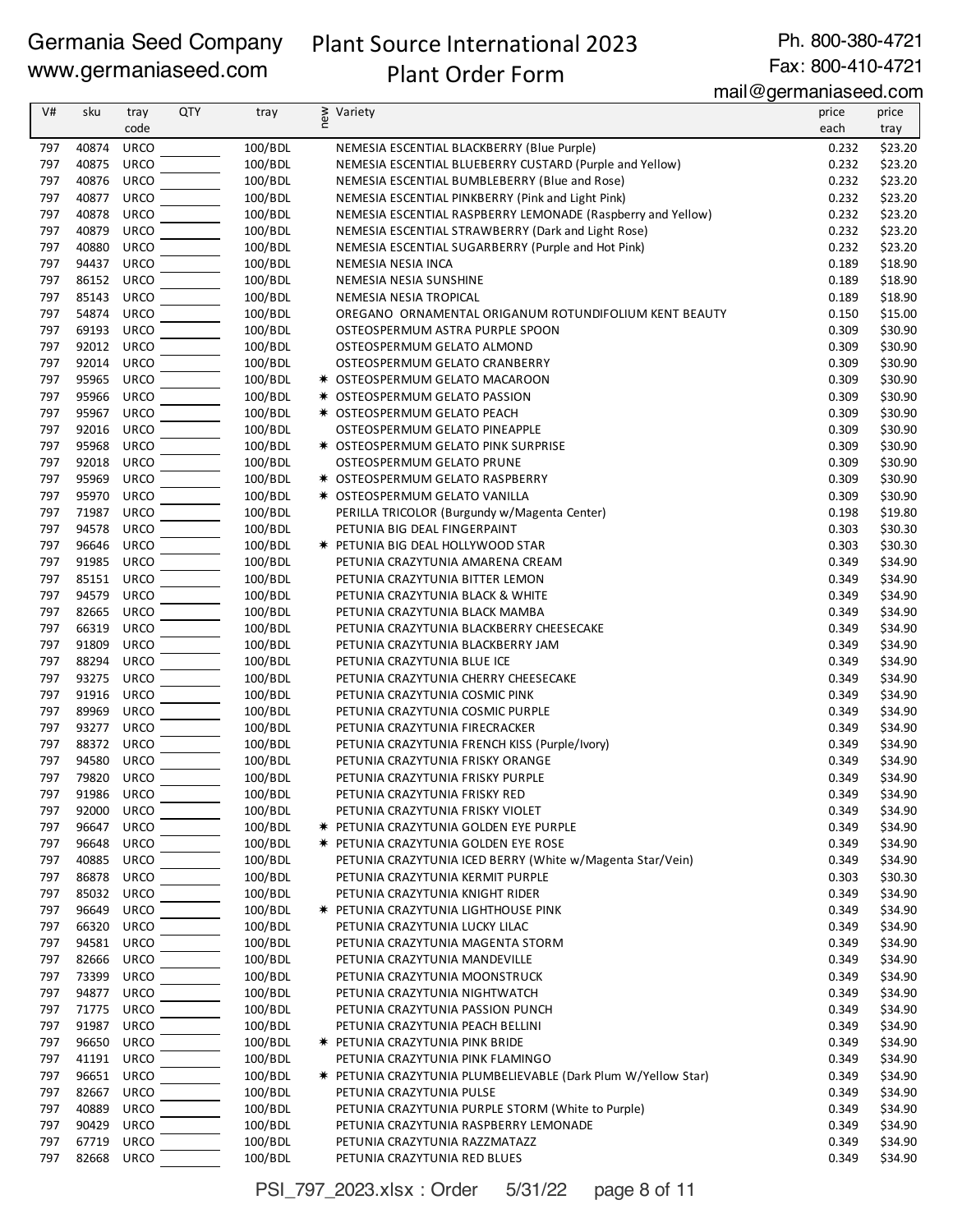# Plant Source International 2023

Ph. 800-380-4721 Fax: 800-410-4721

## Plant Order Form

mail@germaniaseed.com

| V#  | sku        | tray        | QTY | tray    | new | Variety                                                             | price | price   |
|-----|------------|-------------|-----|---------|-----|---------------------------------------------------------------------|-------|---------|
|     |            | code        |     |         |     |                                                                     | each  | tray    |
| 797 | 40890      | <b>URCO</b> |     | 100/BDL |     | PETUNIA CRAZYTUNIA ROSE GOLD                                        | 0.349 | \$34.90 |
| 797 | 40891      | <b>URCO</b> |     | 100/BDL |     | PETUNIA CRAZYTUNIA SPIDER GIRL                                      | 0.349 | \$34.90 |
| 797 | 40892      | <b>URCO</b> |     | 100/BDL |     | PETUNIA CRAZYTUNIA STAR FRUIT                                       | 0.349 | \$34.90 |
| 797 | 89973      | <b>URCO</b> |     | 100/BDL |     | PETUNIA CRAZYTUNIA SUGAR BEET                                       | 0.349 | \$34.90 |
| 797 | 96652      | <b>URCO</b> |     | 100/BDL |     | <b>* PETUNIA CRAZYTUNIA SWISS DANCER</b>                            | 0.349 | \$34.90 |
| 797 | 85033      | <b>URCO</b> |     | 100/BDL |     | PETUNIA CRAZYTUNIA TERRACOTTA                                       | 0.349 | \$34.90 |
| 797 | 40893      | <b>URCO</b> |     | 100/BDL |     | PETUNIA CRAZYTUNIA TIKI TORCH                                       | 0.349 | \$34.90 |
| 797 | 88296      | <b>URCO</b> |     | 100/BDL |     | PETUNIA CRAZYTUNIA ULTRA VIOLET                                     | 0.349 | \$34.90 |
| 797 | 96653      | <b>URCO</b> |     | 100/BDL |     | * PETUNIA FLOWER SHOWER FLAME                                       | 0.349 | \$34.90 |
| 797 | 96654      | <b>URCO</b> |     | 100/BDL |     | <b>★ PETUNIA FLOWER SHOWER GOLDEN HARVEST</b>                       | 0.349 | \$34.90 |
| 797 | 96659      | <b>URCO</b> |     | 100/BDL |     | PETUNIA FLOWER SHOWER MAYAN SUNSET                                  | 0.349 | \$34.90 |
| 797 | 96660      | <b>URCO</b> |     | 100/BDL |     | PETUNIA FLOWER SHOWER PATRICK STAR                                  | 0.349 | \$34.90 |
| 797 | 96655      | <b>URCO</b> |     | 100/BDL |     | <b>★ PETUNIA FLOWER SHOWER WHITE</b>                                | 0.349 | \$34.90 |
| 797 | 96656      | <b>URCO</b> |     | 100/BDL |     |                                                                     | 0.349 | \$34.90 |
|     |            |             |     |         |     | <b>★ PETUNIA FLOWER SHOWER ZIGGY STAR</b>                           |       |         |
| 797 | 96657      | <b>URCO</b> |     | 100/BDL |     | <b>* PETUNIA GLAMOUFLAGE BLUEBERRY</b>                              | 0.365 | \$36.50 |
| 797 | 95202      | <b>URCO</b> |     | 100/BDL |     | * PETUNIA GLAMOUFLAGE GRAPE                                         | 0.365 | \$36.50 |
| 797 | 94582      | <b>URCO</b> |     | 100/BDL |     | PETUNIA HELLS EMBER RED                                             | 0.320 | \$32.00 |
| 797 | 80691      | <b>URCO</b> |     | 100/BDL |     | PETUNIA HELLS FLAMIN ROSE                                           | 0.320 | \$32.00 |
| 797 | 94583      | <b>URCO</b> |     | 100/BDL |     | PETUNIA HELLS FORGE                                                 | 0.320 | \$32.00 |
| 797 | 94584      | <b>URCO</b> |     | 100/BDL |     | PETUNIA HELLS FRUIT PUNCH                                           | 0.320 | \$32.00 |
| 797 | 96658      | <b>URCO</b> |     | 100/BDL |     | * PETUNIA HELLS FUSION                                              | 0.320 | \$32.00 |
| 797 | 94585      | <b>URCO</b> |     | 100/BDL |     | PETUNIA HELLS GLOW                                                  | 0.320 | \$32.00 |
| 797 | 94586      | <b>URCO</b> |     | 100/BDL |     | PETUNIA HELLS HEAT                                                  | 0.320 | \$32.00 |
| 797 | 94587      | <b>URCO</b> |     | 100/BDL |     | PETUNIA PERFECTUNIA MANDARIN                                        | 0.303 | \$30.30 |
| 797 | 96661      | <b>URCO</b> |     | 100/BDL |     | * PETUNIA PERFECTUNIA RED ORANGE STAR                               | 0.303 | \$30.30 |
| 797 | 92133      | <b>URCO</b> |     | 100/BDL |     | PETUNIA RETRO RED                                                   | 0.303 | \$30.30 |
| 797 | 59595      | <b>URCO</b> |     | 100/BDL |     | PETUNIA SURFINIA BLUE VEINED                                        | 0.396 | \$39.60 |
| 797 | 81168      | <b>URCO</b> |     | 100/BDL |     | PETUNIA SURFINIA DEEP RED                                           | 0.396 | \$39.60 |
| 797 | 71182      | <b>URCO</b> |     | 100/BDL |     | PETUNIA SURFINIA GIANT BLUE                                         | 0.396 | \$39.60 |
| 797 | 59598      | <b>URCO</b> |     | 100/BDL |     | PETUNIA SURFINIA GIANT PURPLE                                       | 0.396 | \$39.60 |
| 797 | 87266      | <b>URCO</b> |     | 100/BDL |     | PETUNIA SURFINIA HEART BEAT (Heart Pattern)                         | 0.396 | \$39.60 |
| 797 | 96662      | <b>URCO</b> |     | 100/BDL |     | * PETUNIA SURFINIA HEAVENLY AMETHYST BURST                          | 0.396 | \$39.60 |
| 797 | 84875      | <b>URCO</b> |     | 100/BDL |     | PETUNIA SURFINIA HEAVENLY BLUE                                      | 0.396 | \$39.60 |
| 797 | 94588      | <b>URCO</b> |     | 100/BDL |     | PETUNIA SURFINIA HEAVENLY CABERNET                                  | 0.396 | \$39.60 |
| 797 | 68564      | <b>URCO</b> |     |         |     |                                                                     |       |         |
|     |            |             |     | 100/BDL |     | PETUNIA SURFINIA MAGENTA                                            | 0.396 | \$39.60 |
| 797 | 91827      | <b>URCO</b> |     | 100/BDL |     | PETUNIA SURFINIA PURPLE HEART (White w/ Purple Hearts)              | 0.396 | \$39.60 |
| 797 | 40895      | <b>URCO</b> |     | 100/BDL |     | PETUNIA SURFINIA PURPLE STARSHINE                                   | 0.396 | \$39.60 |
| 797 | 59603      | <b>URCO</b> |     | 100/BDL |     | PETUNIA SURFINIA ROSE VEINED                                        | 0.396 | \$39.60 |
| 797 | 59604      | URCO        |     | 100/BDL |     | PETUNIA SURFINIA SKY BLUE                                           | 0.396 | \$39.60 |
| 797 | 83024 URCO |             |     | 100/BDL |     | PETUNIA SURFINIA SUMMER DOUBLE PINK                                 | 0.396 | \$39.60 |
| 797 | 83025 URCO |             |     | 100/BDL |     | PETUNIA SURFINIA SUMMER DOUBLE ROSE                                 | 0.396 | \$39.60 |
| 797 | 70291 URCO |             |     | 100/BDL |     | PETUNIA SURFINIA SUMMER DOUBLE SALMON                               | 0.396 | \$39.60 |
| 797 | 83026      | URCO        |     | 100/BDL |     | PETUNIA SURFINIA SUMMER DOUBLE WHITE                                | 0.396 | \$39.60 |
| 797 | 87267      | URCO        |     | 100/BDL |     | PETUNIA SURFINIA SUMO GLACIAL PINK                                  | 0.396 | \$39.60 |
| 797 | 86307      | <b>URCO</b> |     | 100/BDL |     | PETUNIA SURFINIA SUMO PINK                                          | 0.396 | \$39.60 |
| 797 | 86308      | <b>URCO</b> |     | 100/BDL |     | PETUNIA SURFINIA SUMO PLUM                                          | 0.396 | \$39.60 |
| 797 | 59606      | <b>URCO</b> |     | 100/BDL |     | PETUNIA SURFINIA WHITE                                              | 0.396 | \$39.60 |
| 797 | 96663      | <b>URCO</b> |     | 100/BDL |     | <b>★ PETUNIA SURFINIA XXL SALMON VEIN</b>                           | 0.396 | \$39.60 |
| 797 | 94591      | <b>URCO</b> |     | 100/BDL |     | PETUNIA SURFINIA XXL TAFFY PINK                                     | 0.396 | \$39.60 |
| 797 | 96664      | <b>URCO</b> |     | 100/BDL |     | <b>★ PETUNIA SURFINIA XXL WATERMELON JAZZ</b>                       | 0.396 | \$39.60 |
| 797 | 96234      | <b>URCO</b> |     | 100/BDL |     | <b>★ PETUNIA SWAG CARPET GIANT FUCHSIA</b>                          | 0.388 | \$38.80 |
| 797 | 91989      | <b>URCO</b> |     | 100/BDL |     | PETUNIA ZOOM PURPLE                                                 | 0.320 | \$32.00 |
| 797 | 59846      | <b>URCO</b> |     | 100/BDL |     | PLECTRANTHUS AUSTRALIS GREEN (SWEDISH IVY)                          | 0.165 | \$16.50 |
| 797 | 59848      | <b>URCO</b> |     | 100/BDL |     | PLECTRANTHUS AUSTRALIS PURPLE (SWEDISH IVY)                         | 0.165 | \$16.50 |
| 797 | 69198      | <b>URCO</b> |     | 100/BDL |     | PLECTRANTHUS CILIATUS LEMON TWIST (CANDLESTICK) (Gold/Green Leaves) | 0.235 | \$23.50 |
| 797 | 71142      | <b>URCO</b> |     | 100/BDL |     | PLECTRANTHUS CILIATUS VARIEGATED (CANDLESTICK)                      | 0.235 | \$23.50 |
|     |            |             |     |         |     |                                                                     |       |         |
| 797 | 71143      | <b>URCO</b> |     | 100/BDL |     | PLECTRANTHUS COLEOIDES VARIEGATED (CANDLEVINE)                      | 0.179 | \$17.90 |
| 797 | 41398      | <b>URCO</b> |     | 100/BDL |     | <b>★ PLECTRANTHUS GUACAMOLE</b>                                     | 0.306 | \$30.60 |
| 797 | 82380      | <b>URCO</b> |     | 100/BDL |     | PLECTRANTHUS HYBRID VELVET ELVIS                                    | 0.506 | \$50.60 |
| 797 | 61361      | <b>URCO</b> |     | 100/BDL |     | PLUMBAGO AURICULATA DARK BLUE (Mid-Blue)                            | 0.180 | \$18.00 |
| 797 | 72738      | URCO        |     | 100/BDL |     | PORTULACA GRANDIFLORA SAMBA BICOLOR (Pink/White)                    | 0.203 | \$20.30 |
| 797 | 72739 URCO |             |     | 100/BDL |     | PORTULACA GRANDIFLORA SAMBA HOT PINK                                | 0.203 | \$20.30 |

PSI\_797\_2023.xlsx : Order 5/31/22 page 9 of 11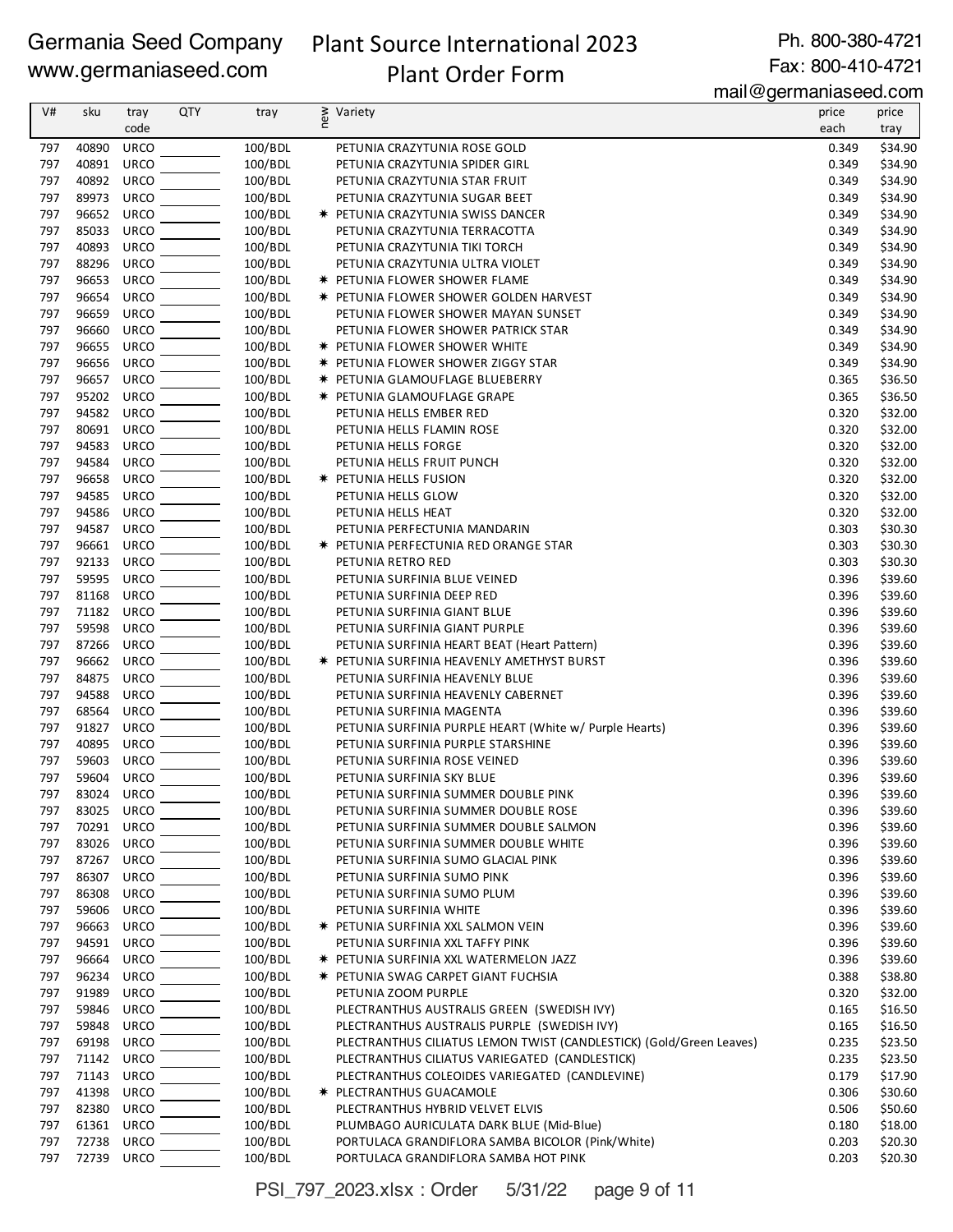## Plant Source International 2023 Plant Order Form

Ph. 800-380-4721

#### Fax: 800-410-4721 mail@germaniaseed.com

| V#         | sku            | tray                       | <b>QTY</b> | tray               | new<br>Variety                                                                                           | price          | price              |
|------------|----------------|----------------------------|------------|--------------------|----------------------------------------------------------------------------------------------------------|----------------|--------------------|
|            |                | code                       |            |                    |                                                                                                          | each           | tray               |
| 797        | 89974          | URCO                       |            | 100/BDL            | PORTULACA OLERACEA COLORBLAST DOUBLE COCONUT (Early)                                                     | 0.336          | \$33.60            |
| 797        | 94590          | <b>URCO</b>                |            | 100/BDL            | PORTULACA OLERACEA COLORBLAST DOUBLE DRAGONFRUIT                                                         | 0.336          | \$33.60            |
| 797        | 89975          | <b>URCO</b>                |            | 100/BDL            | PORTULACA OLERACEA COLORBLAST DOUBLE GUAVA (Pink and Yellow)                                             | 0.336          | \$33.60            |
| 797        | 84225          | URCO                       |            | 100/BDL            | PORTULACA OLERACEA COLORBLAST DOUBLE MAGENTA                                                             | 0.336          | \$33.60            |
| 797        | 84180          | URCO                       |            | 100/BDL            | PORTULACA OLERACEA COLORBLAST DOUBLE ORANGE (MANDARIN)                                                   | 0.336          | \$33.60            |
| 797        | 40896          | <b>URCO</b>                |            | 100/BDL            | PORTULACA OLERACEA COLORBLAST DOUBLE PINK (Pale Pink)                                                    | 0.336          | \$33.60            |
| 797        | 84181<br>84187 | <b>URCO</b><br><b>URCO</b> |            | 100/BDL            | PORTULACA OLERACEA COLORBLAST DOUBLE SCARLET                                                             | 0.336          | \$33.60            |
| 797<br>797 | 84189          | <b>URCO</b>                |            | 100/BDL<br>100/BDL | PORTULACA OLERACEA COLORBLAST DOUBLE YELLOW<br>PORTULACA OLERACEA COLORBLAST GRENADINE                   | 0.336<br>0.293 | \$33.60<br>\$29.30 |
| 797        | 72358          | <b>URCO</b>                |            | 100/BDL            | PORTULACA OLERACEA COLORBLAST LEMON TWIST (Bicolor Yellow/White)                                         | 0.336          | \$33.60            |
| 797        | 84201          | <b>URCO</b>                |            | 100/BDL            | PORTULACA OLERACEA COLORBLAST LIMON (Solid Yellow)                                                       | 0.293          | \$29.30            |
| 797        | 72359          | <b>URCO</b>                |            | 100/BDL            | PORTULACA OLERACEA COLORBLAST MANGO MOJITO (Bicolor Orange/Yellow)                                       | 0.336          | \$33.60            |
| 797        | 89976          | <b>URCO</b>                |            | 100/BDL            | PORTULACA OLERACEA COLORBLAST PINK LADY                                                                  | 0.336          | \$33.60            |
| 797        | 84216          | URCO                       |            | 100/BDL            | PORTULACA OLERACEA COLORBLAST PLUMBERRY                                                                  | 0.293          | \$29.30            |
| 797        | 89977          | <b>URCO</b>                |            | 100/BDL            | PORTULACA OLERACEA COLORBLAST RUM PUNCH                                                                  | 0.336          | \$33.60            |
| 797        | 84217          | <b>URCO</b>                |            | 100/BDL            | PORTULACA OLERACEA COLORBLAST TANGERINE                                                                  | 0.293          | \$29.30            |
| 797        | 72360          | <b>URCO</b>                |            | 100/BDL            | PORTULACA OLERACEA COLORBLAST WATERMELON PUNCH (Bicolor Magenta/Lt Yelli                                 | 0.336          | \$33.60            |
| 797        | 96665          | URCO                       |            | 100/BDL            | * PORTULACA OLERACEA COLORBLAST WHITE                                                                    | 0.293          | \$29.30            |
| 797        | 82381          | URCO                       |            | 100/BDL            | PORTULACA OLERACEA PAZZAZ DEEP PINK                                                                      | 0.286          | \$28.60            |
| 797        | 82382          | <b>URCO</b>                |            | 100/BDL            | PORTULACA OLERACEA PAZZAZ FUCHSIA                                                                        | 0.286          | \$28.60            |
| 797        | 77744          | <b>URCO</b>                |            | 100/BDL            | PORTULACA OLERACEA PAZZAZ RED FLARE                                                                      | 0.286          | \$28.60            |
| 797        | 78280          | <b>URCO</b>                |            | 100/BDL            | PORTULACA OLERACEA PAZZAZ TANGERINE                                                                      | 0.286          | \$28.60            |
| 797<br>797 | 75497<br>96666 | URCO<br><b>URCO</b>        |            | 100/BDL            | PORTULACA OLERACEA PAZZAZ VIVID YELLOW                                                                   | 0.286          | \$28.60            |
| 797        |                | <b>URCO</b>                |            | 100/BDL            | <b>★ PSEUDERANTHEMUM STAINLESS STEEL</b>                                                                 | 0.329          | \$32.90            |
| 797        | 96667<br>73918 | <b>URCO</b>                |            | 100/BDL<br>100/BDL | <b>★ RHOEO AMBER WAVES</b><br>RHOEO DISICOLOR COMPACTA TRICOLOR                                          | 0.336<br>0.336 | \$33.60<br>\$33.60 |
| 797        | 58081          | URCO                       |            | 100/BDL            | RUELLIA BRITTONIANA PURPLE SHOWERS (Mexican Petunia)                                                     | 0.200          | \$20.00            |
| 797        | 74499          | <b>URCO</b>                |            | 100/BDL            | SALVIA FARINACEA SALLYFUN BLUE EMOTION                                                                   | 0.358          | \$35.80            |
| 797        | 86805          | URCO                       |            | 100/BDL            | SALVIA FARINACEA SALLYFUN DEEP OCEAN                                                                     | 0.358          | \$35.80            |
| 797        | 94449          | <b>URCO</b>                |            | 100/BDL            | SALVIA FARINACEA SALLYFUN PURE WHITE                                                                     | 0.358          | \$35.80            |
| 797        | 64353          | <b>URCO</b>                |            | 100/BDL            | SALVIA GUARANITICA BLACK AND BLUE                                                                        | 0.220          | \$22.00            |
| 797        | 88303          | <b>URCO</b>                |            | 100/BDL            | SALVIA GUARANITICA BODACIOUS RHYTHM AND BLUES                                                            | 0.450          | \$45.00            |
| 797        | 94592          | <b>URCO</b>                |            | 100/BDL            | SALVIA GUARANITICA BODACIOUS SMOKEY JAZZ                                                                 | 0.450          | \$45.00            |
| 797        | 67926          | <b>URCO</b>                |            | 100/BDL            | SCAEVOLA SCALORA BRILLIANT (Dark Blue)                                                                   | 0.303          | \$30.30            |
| 797        | 67927          | <b>URCO</b>                |            | 100/BDL            | SCAEVOLA SCALORA DIAMOND (White w/Lilac Edge)                                                            | 0.303          | \$30.30            |
| 797        | 78042          | URCO                       |            | 100/BDL            | SCAEVOLA SCALORA FANCY BLUE (SAPHIRA)                                                                    | 0.303          | \$30.30            |
| 797        | 72362          | <b>URCO</b>                |            | 100/BDL            | SCAEVOLA SCALORA PEARL                                                                                   | 0.303          | \$30.30            |
| 797        | 81091          | <b>URCO</b>                |            | 100/BDL            | SCAEVOLA SCALORA SUNTASTIC (Yellow)                                                                      | 0.360          | \$36.00            |
| 797        | 72742 URCO     |                            |            | 100/BDL            | <b>* SCAEVOLA SCALORA TOP POT BLUE</b>                                                                   | 0.303          | \$30.30            |
| 797        | 77568 URCO     |                            |            | 100/BDL            | * SCAEVOLA SCALORA TOP POT PINK                                                                          | 0.303          | \$30.30            |
| 797<br>797 | 72743<br>96669 | URCO<br><b>URCO</b>        |            | 100/BDL<br>100/BDL | <b>★ SCAEVOLA SCALORA TOP POT WHITE</b><br>* SCAEVOLA SCALORA TOP POT YELLOW                             | 0.303<br>0.303 | \$30.30<br>\$30.30 |
| 797        | 78134          | URCO                       |            | 100/BDL            | SCAEVOLA SURDIVA BLUE VIOLET                                                                             | 0.383          | \$38.30            |
| 797        | 60774          | <b>URCO</b>                |            | 100/BDL            | SCAEVOLA SURDIVA CLASSIC BLUE                                                                            | 0.383          | \$38.30            |
| 797        | 74306          | URCO                       |            | 100/BDL            | SCAEVOLA SURDIVA FASHION PINK                                                                            | 0.383          | \$38.30            |
| 797        | 96668          | <b>URCO</b>                |            | 100/BDL            | <b>★ SCAEVOLA SURDIVA LILAC MIST</b>                                                                     | 0.383          | \$38.30            |
| 797        | 91837          | URCO                       |            | 100/BDL            | SCAEVOLA SURDIVA PURPLE                                                                                  | 0.383          | \$38.30            |
| 797        | 72540          | <b>URCO</b>                |            | 100/BDL            | SCAEVOLA SURDIVA WHITE                                                                                   | 0.383          | \$38.30            |
| 797        | 76349          | <b>URCO</b>                |            | 100/BDL            | SETCREASEA PALLIDA PURPLE                                                                                | 0.269          | \$26.90            |
| 797        | 74125          | URCO                       |            | 100/BDL            | SETCREASEA PALLIDA PURPLE VARIEGATED                                                                     | 0.269          | \$26.90            |
| 797        | 96702          | URCO                       |            | 100/BDL            | * SHRIMP PLANT PACHYSTACHYS FRUIT COCKTAIL                                                               | 0.238          | \$23.80            |
| 797        | 58807          | <b>URCO</b>                |            | 100/BDL            | SHRIMP PLANT PACHYSTACHYS LUTEA GOLDEN SHRIMP (Golden)                                                   | 0.238          | \$23.80            |
| 797        | 71125          | URCO                       |            | 100/BDL            | STREPTOCARPELLA CONCORD BLUE (Trailing)                                                                  | 0.215          | \$21.50            |
| 797        | 57926          | URCO                       |            | 100/BDL            | STROBILANTHES DYERIANUS PERSIAN SHIELD                                                                   | 0.239          | \$23.90            |
| 797        | 41518          | <b>URCO</b>                |            | 100/BDL            | <b>★ THUNBERGIA SUNNY SUSY AMBER STRIPES</b>                                                             | 0.360          | \$36.00            |
| 797        | 62731          | URCO                       |            | 100/BDL            | THUNBERGIA SUNNY SUSY BROWNIE (WAS ARIZONA) (Red)                                                        | 0.360          | \$36.00            |
| 797        | 94594          | <b>URCO</b>                |            | 100/BDL            | THUNBERGIA SUNNY SUSY CHERRY                                                                             | 0.360          | \$36.00            |
| 797<br>797 | 85462<br>88769 | URCO<br><b>URCO</b>        |            | 100/BDL<br>100/BDL | THUNBERGIA SUNNY SUSY GLOW (WAS ARIZONA) (Orange/Red)<br>THUNBERGIA SUNNY SUSY PINK BEAUTY (WAS ARIZONA) | 0.360<br>0.360 | \$36.00<br>\$36.00 |
| 797        | 78282          | <b>URCO</b>                |            | 100/BDL            | THUNBERGIA SUNNY SUSY RED ORANGE                                                                         | 0.360          | \$36.00            |
| 797        | 88770          | <b>URCO</b>                |            | 100/BDL            | * THUNBERGIA SUNNY SUSY ROSE SENSATION (WAS ARIZONA)                                                     | 0.375          | \$37.50            |
| 797        | 94595          | URCO                       |            | 100/BDL            | THUNBERGIA SUNNY SUSY TERRA COTTA                                                                        | 0.360          | \$36.00            |
|            |                |                            |            |                    |                                                                                                          |                |                    |

PSI\_797\_2023.xlsx : Order 5/31/22 page 10 of 11